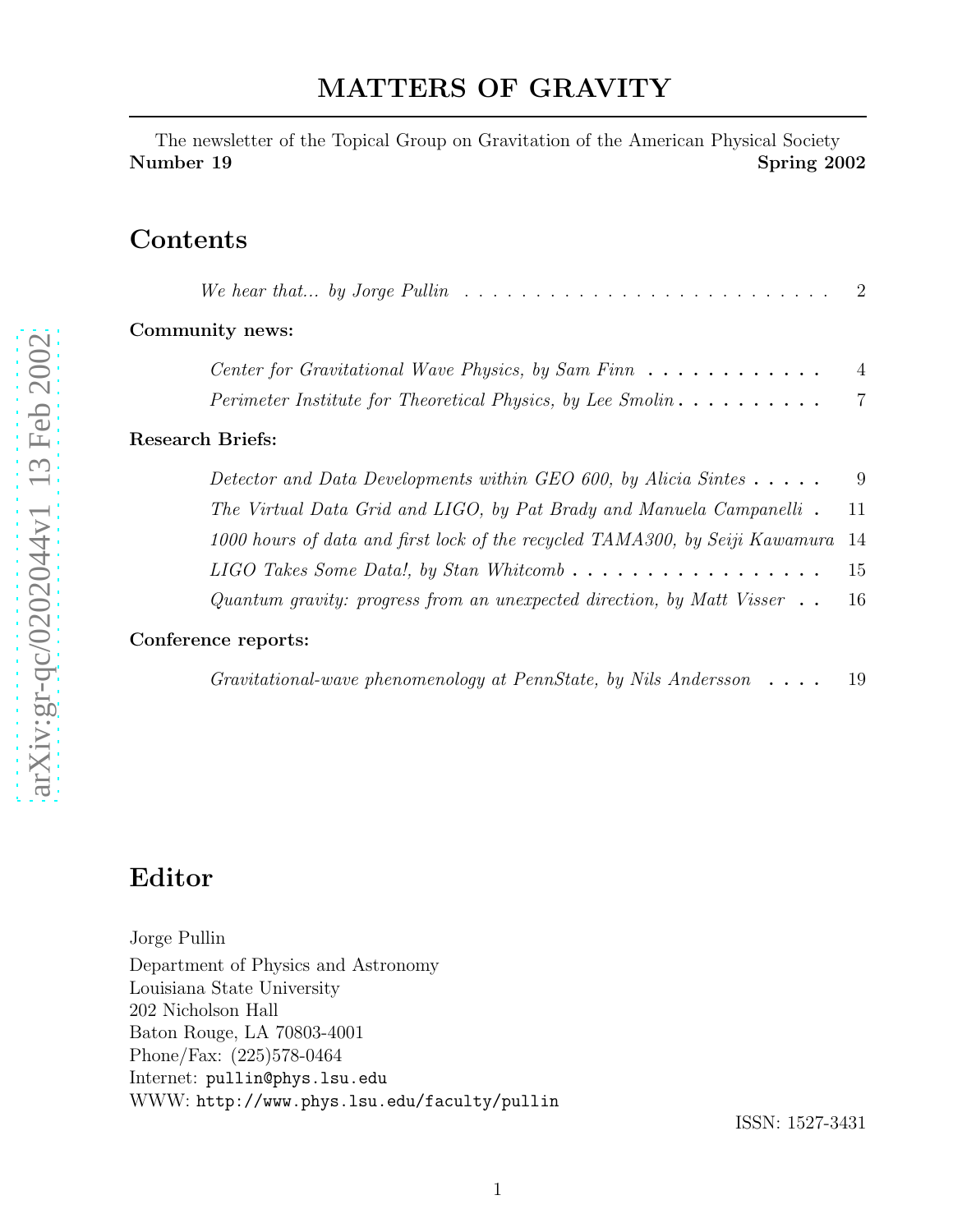# Editorial

Great news are rocking our field of research. Two new NSF-funded Physics Frontiers Centers, one of them in gravitational wave physics and another in cosmology. A new privately funded institute devoted to fundamental physics including gravity is created in Canada. LIGO, TAMA and GEO are collecting data. A big grid computing project will deliver computational resources unheard of in the past. Several members of our community honored. You can read about it all here, in Matters of Gravity!

An editorial note: the article by Seiji Kawamura was originally signed "Seiji Kawamura and the TAMA collaboration", similarly the article by Stan Whitcomb was signed "Stan Whitcomb reporting for the LIGO Laboratory and the LIGO Science Collaboration". I shortened them to keep in line with usual MOG practice.

Otherwise not much to report here. If you are burning to have Matters of Gravity with you all the time, the newsletter is now available for Palm Pilots, Palm PC's and webenabled cell phones as an Avantgo channel. Check out http://www.avantgo.com under technology→science. The next newsletter is due February 1st. If everything goes well this newsletter should be available in the gr-qc Los Alamos archives (http://xxx.lanl.gov) under number gr-qc/0202044. To retrieve it send email to gr-qc@xxx.lanl.gov with Subject: get 0202044 (numbers 2-17 are also available in gr-qc). All issues are available in the WWW: http://www.phys.lsu.edu/mog

A hardcopy of the newsletter is distributed free of charge to the members of the APS Topical Group on Gravitation upon request (the default distribution form is via the web) to the secretary of the Topical Group. It is considered a lack of etiquette to ask me to mail you hard copies of the newsletter unless you have exhausted all your resources to get your copy otherwise.

If you have comments/questions/complaints about the newsletter email me. Have fun.

Jorge Pullin

### We hear that...

Jorge Pullin pullin@phys.lsu.edu

*Jürgen Ehlers* will receive the 2002 Max Planck Medal of the German Physical Society. The medal is given by the Society for outstanding acheivements in theoretical physics from worldwide nominations and is widely regarded as its the highest international honor. It was instituted in Jnue 1929 to mark the 50th anniversary of Planck's doctorate. The first two recipients were Planck and Einstein. Ehlers will receive the prize in March 2002 during a special ceremony at the annual meeting of DFG.

*Gary Horowitz, Bei-Lok Hu* and *David Shoemaker* have been made Fellows of the American Physical Society.

Hearty congratulations!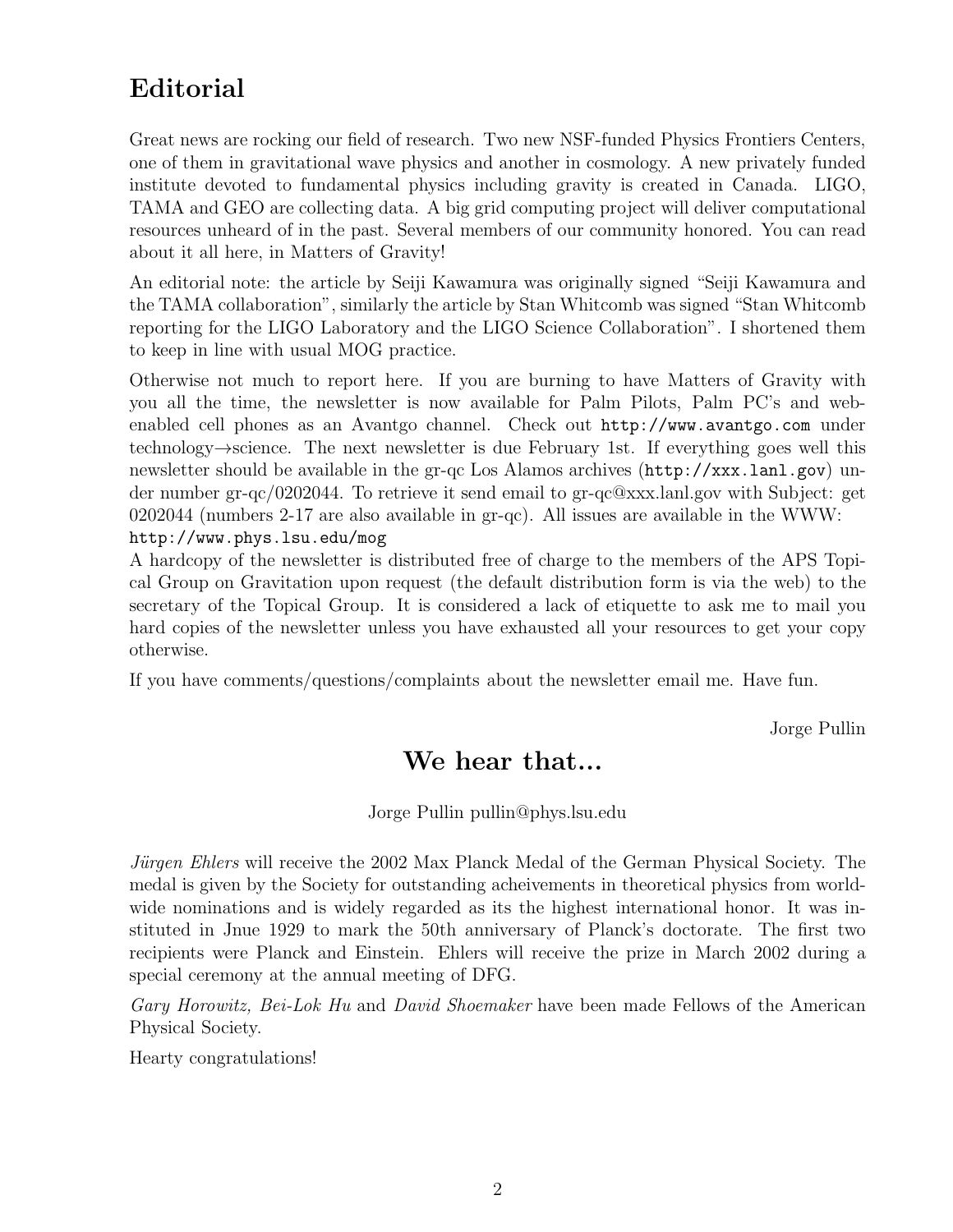## Correspondents

- John Friedman and Kip Thorne: Relativistic Astrophysics,
- Raymond Laflamme: Quantum Cosmology and Related Topics
- Gary Horowitz: Interface with Mathematical High Energy Physics and String Theory
- Beverly Berger: News from NSF
- Richard Matzner: Numerical Relativity
- Abhay Ashtekar and Ted Newman: Mathematical Relativity
- Bernie Schutz: News From Europe
- Lee Smolin: Quantum Gravity
- Cliff Will: Confrontation of Theory with Experiment
- Peter Bender: Space Experiments
- Riley Newman: Laboratory Experiments
- Warren Johnson: Resonant Mass Gravitational Wave Detectors
- Stan Whitcomb: LIGO Project
- Peter Saulson: correspondent at large.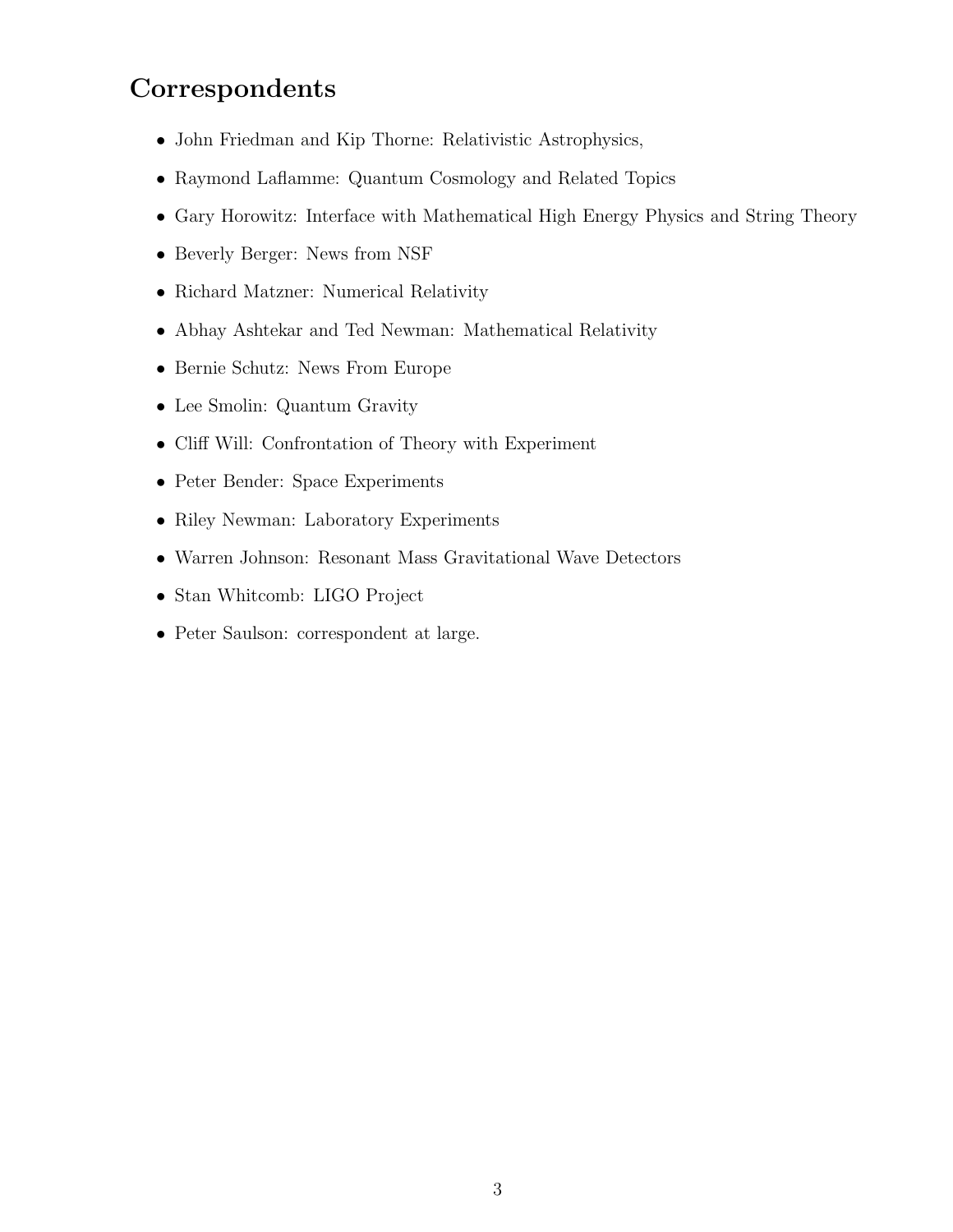# Center for Gravitational Wave Physics, a new NSF Physics Frontier Center

Lee Samuel Finn, PennState lsfinn@psu.edu

On August 15 the National Science Foundation created at Penn State the Center for Gravitational Wave Physics as part of its new Physics Frontier Centers program.

As described by the Foundation, the goal of the Physics Frontier Center (PFC) program is to support timely, aggressive, and forward-looking research with the potential to lead to fundamental advances in physics. This new Center is one of only three funded by the Foundation in the first round of Physics Frontier Center funding. The mission of the Center for Gravitational Wave Physics is to help crystallize and develop the emerging discipline of gravitational wave phenomenology: the astrophysics and fundamental physics that gravitational wave observations — in all wavebands — enable.

Research at the Center will focus on interdisciplinary problems at the interface of general relativity, gravitational waves, astrophysics and detector design:

- Astrophysics and gravitational waves: problems of source calculations, astrophysical modeling of sources and their populations, and interpretation of observations,
- General relativity and gravitational waves: testing relativity and developing numerical and analytic tools needed for detailed studies of sources (e.g., numerical relativity and radiation reaction),
- Detector design studies: how target science the sources one wants to detect or the science one wants to do — constructively influences the design of advanced gravitational wave detectors.

*The Center for Gravitational Wave Physics is a community resource,* meant to support and encourage research in gravitational wave phenomenology. An important component of the Center is a major, international visitors program. Center funding is available to host visitors or groups of visitors who wish to become involved in gravitational wave phenomenology research or focus attention on specific problems. Visits, supported by the Center, from weeks to months are possible, and limited funding is available to support sabbatic visitors.

In addition, the Center will host frequent focus sessions, workshops and conferences on critical gravitational wave phenomenology problems. Focus sessions, which last for just a few days, typically address a single, narrowly defined problem on which it is thought substantial progress can be made through concentrated effort by experts. Workshops, like the recent Gravitational Wave Phenomenology Workshop (described elsewhere in this volume), last from a few days to a week are broader meetings, aimed at discussion and accessible to non-experts and new-comers to the field. Conferences, such as the forthcoming Fourth International LISA Symposium, are larger and longer affairs, whose purpose is to consolidate work in preparation for future efforts.

The recent Gravitational Wave Phenomenology Workshop, held on 6–8 November 2001, was the first workshop sponsored by the new Center. Forthcoming focus sessions include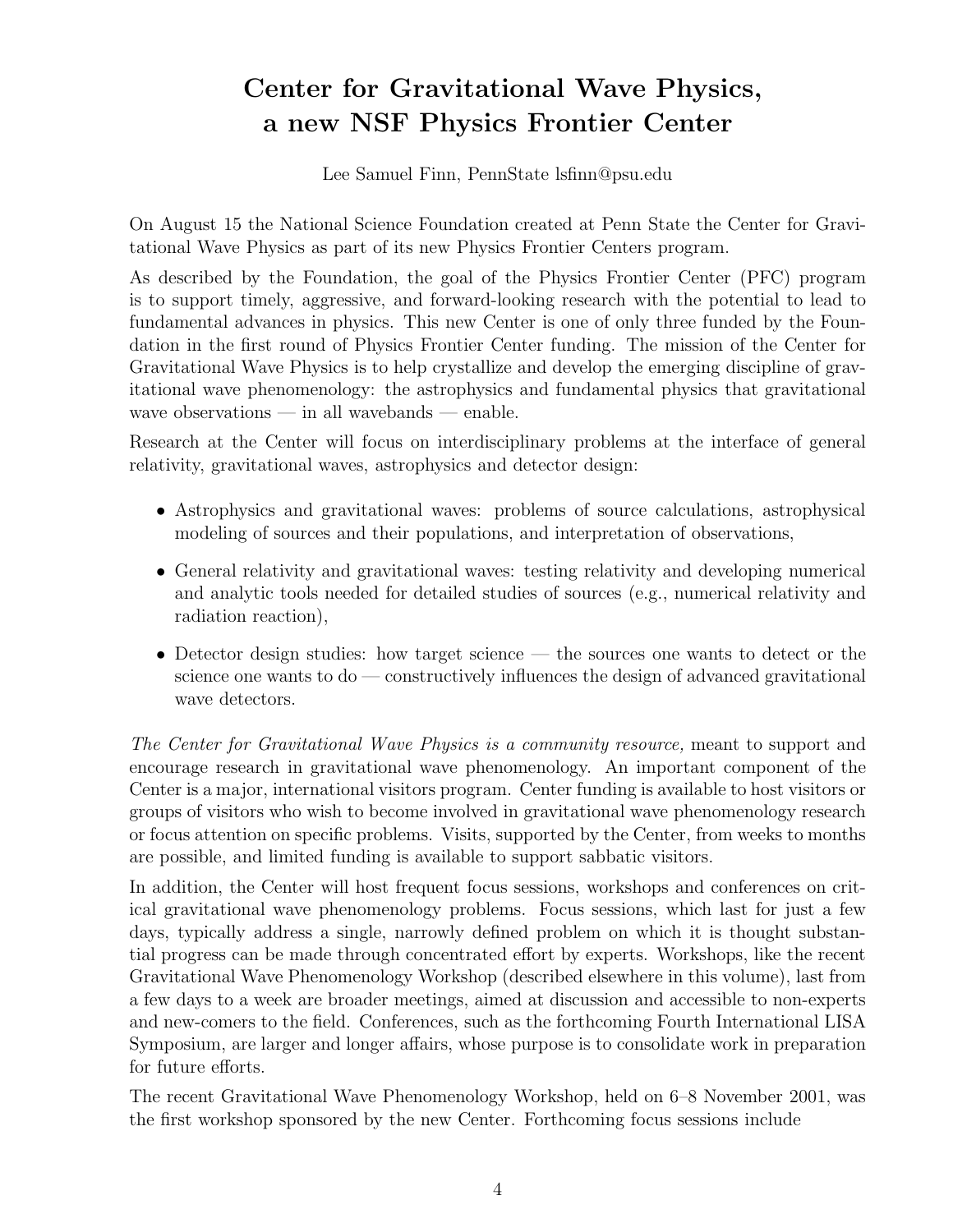- Astrophysical Initial Data Problem: (29–30 March 2002) Posing Astrophysically relevant initial data for numerical relativity investigations of binary black hole or neutron star coalescence. Organized by Greg Cook and Pablo Laguna.
- WORK-BENCH: (Spring 2002) Present use and future development of the bench program for advanced interferometric detector design. Organized by Sam Finn, Gabriela González, David Shoemaker, Robin Stebbins and Ken Strain.
- Radiation Reaction: (Spring 2002) Implementing practical schemes for computing the gravitational waveforms, especially from extreme mass ratio binary systems. Organized by Warren Anderson, Patrick Brady, Eanna Flanagan and Sam Finn.
- Numerical Relativity:  $(24-29 \text{ June } 2002)$  Jointly sponsored with the Institute for Mathematics and its Applications (IMA), this workshop will bring together the numerical relativity and the mathematicians working in numerical analysis, scientific computation, partial differential equations and geometry for an intense but informal discussion aimed at bringing new ideas and techniques into the numerical relativity, and propelling applied mathematicians with relevant skills and interest into numerical relativity. Organized by IMA director Doug Arnold, Abhay Ashtekar and Pablo Laguna.
- Stellar Populations: (Fall 2002) What and how can we learn about stellar populations from gravitational wave observations? Organized by Vicky Kalogera, Martin Rees and Sam Finn.
- Massive black hole coalescence: (Fall 2002) Massive black holes are presumed to coalesce in the cores of interacting galaxies, and these coalescence events are potentially important gravitational wave sources for LISA. Present theoretical estimates of the coalescence rates give timescales much longer than suggested by indirect observational evidence. What's missing from our understanding? Organized by Steinn Sigurdsson and Ramesh Narayan.
- Numerical Relativity and Gravitational Wave Data Analysis: (Fall 2002) Numerical relativity has much to offer to the analysis and interpretation of gravitational wave observations. This focus session will bring these two communities together to foster a greater understanding of how numerical relativity can aid in gravitational wave data analysis and interpretation. Organized by Bernd Brügmann, Sam Finn and Pablo Laguna.

Forthcoming workshops hosted by the Center include the Fourth Capra Meeting on Radiation Reaction in General Relativity, which will follow immediately on the heels of the radiation reaction focus session, and the second Gravitational Wave Phenomenology Workshop, tentatively planned for Spring 2003. Forthcoming conferences hosted by the Center include the Fourth International LISA Symposium, which will be held 19–24 July 2002.

The core, resident faculty of the Center for Gravitational Wave Physics are Abhay Ashtekar, Sam Finn (Director), Peter Meszaros, Pablo Laguna (Associate Director), Steinn Sigurdsson and Alex Wolszczan. In addition, the Center for Gravitational Wave Physics non-resident faculty members, who are expected to visit frequently, are Warren Anderson, Mario Diaz and Joseph Romano (University of Texas, Brownsville); Patrick Brady (University of Wisconsin, Milwaukee); Matt Choptuik (University of British Columbia); Eanna Flanagan (Cornell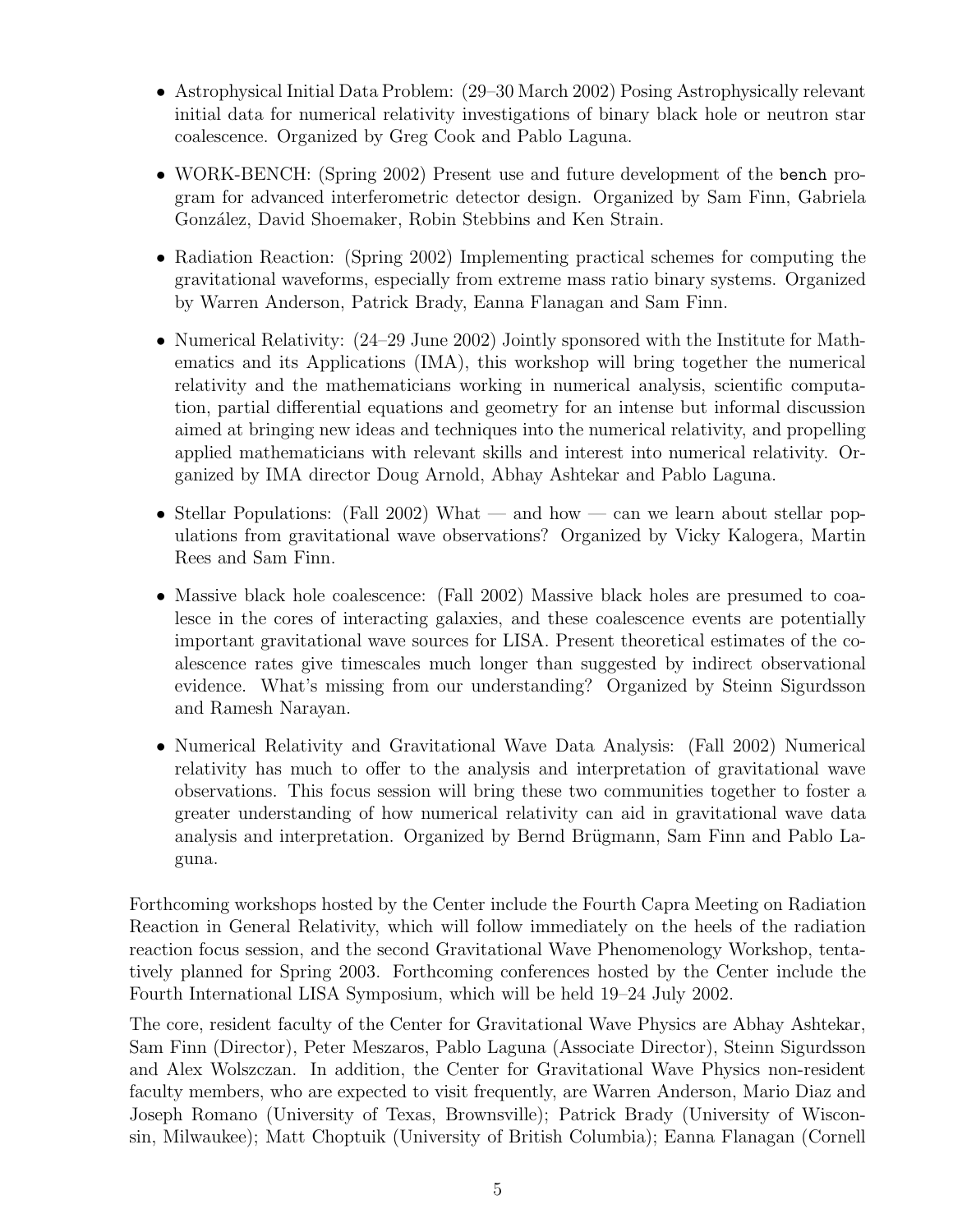University); Gabriela Gonzalez, Jorge Pullin and Joel Tohline (Louisiana State University); Richard Price (University of Utah); Robin Stebbins (Goddard Spaceflight Center); and Ken Strain (University of Glasgow).

All Center activities are open to the broad scientific community, whose participation will be supported through the Center's visitor program. For more information on the opportunities provided by the Center please contact CGWP@Gravity.Phys.PSU.Edu or see the Center's web site (presently under construction) at http://cgwp.phys.psu.edu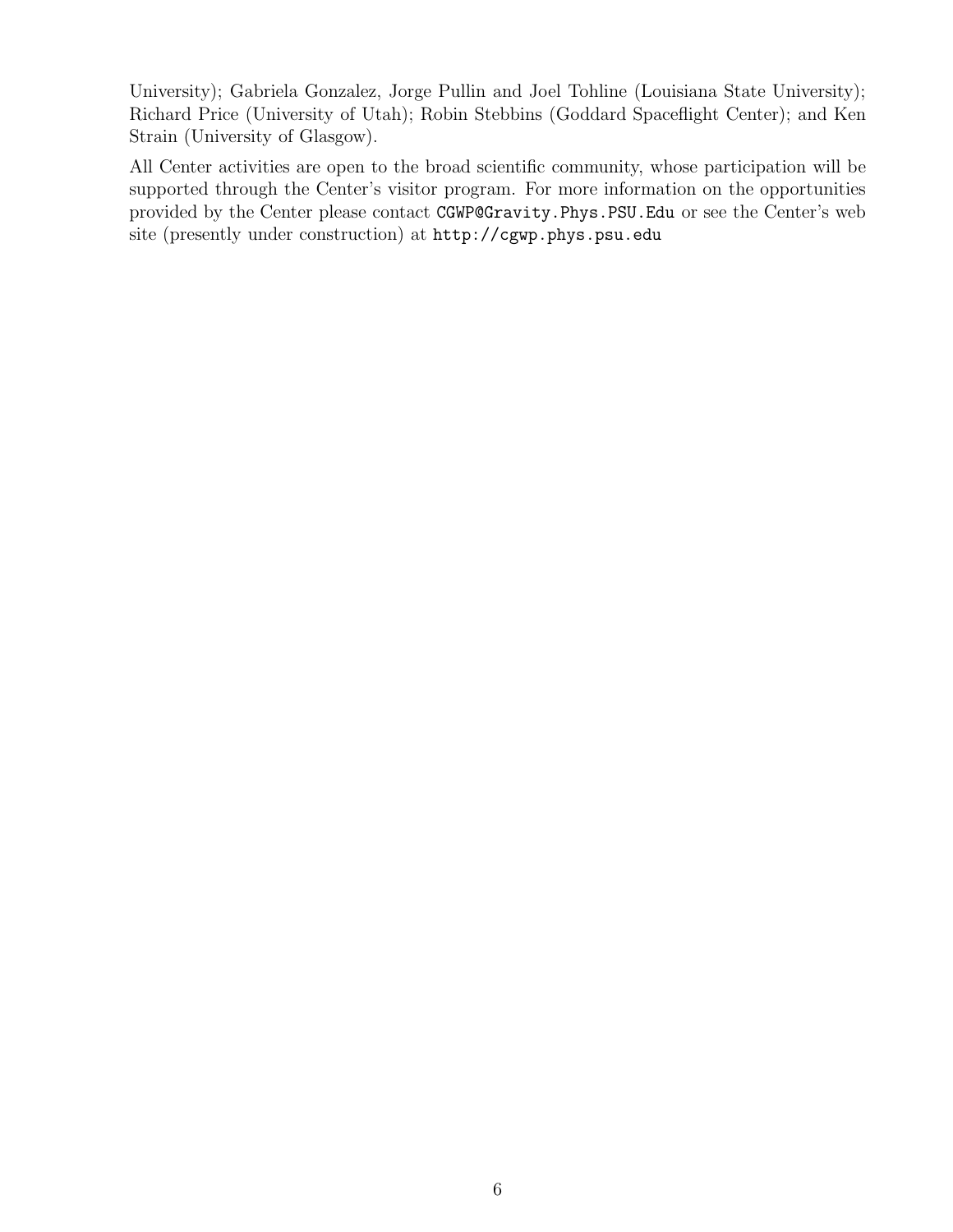## Perimeter Institute for Theoretical Physics

Lee Smolin, Perimeter Institute and University of Waterloo lsmolin@perimeterinstitute.ca

Perimeter Institute for Theoretical Physics opened its doors this past September in Waterloo, Ontario, Canada. Pi, as we call it, is an independent, privately endowed institute, which will specialize in fields having to do with fundamental physics. This naturally includes several fields in which relativists work including quantum gravity, cosmology and string theory.

This year Pi opened with 3 researchers (long term positions equivalent to faculty), two associates, who have appointments also in a new Institute of Quantum Computing (IQC) founded simultaneously at the University of Waterloo, four postdocs and 5 students. (For the names and much other information please see http://www.perimeterinstitute.ca). The scientific staff is being recruited primarily from outside Canada. Next year we expect to have around 7 researchers, 10 postdocs, plus visitors and students. There is also an active visitors and seminar programs, with an average of 2 new visitors arriving each week (for details see http://www.perimeterinstitute.ca/news\_fr.htm).

There is already quite a lively atmosphere, and the visitor to Pi will usually find several informal discussions and collaborations under way throughout the building. In January alone we had seminars by Stephon Alexander (London), Giovanni Amelino-Camelia (Rome), Daniel Gottesman (Berkeley), Ted Jacobson (Maryland), Robert Laughlin (Stanford), Seth Major (Hamilton), Hendryk Pfieffer (Cambridge) and Maxim Pospelov (Victoria), who presented their work on a range of topics in quantum gravity, quantum phase transitions, black hole physics, Planck scale phenomenology and quantum information theory.

The plan is to grow over six years to 40 resident scientists, plus visitors, students, associates and affiliates (the latter are people whose primary appointments are in nearby universities.) The fields of emphasis for this first stage are quantum gravity, including but not limited to string theory and foundations of quantum mechanics including quantum information theory. In later years other fields of theoretical physics will be added.

A beautiful new building is planned, designed by the architectural firm of Saucier and Perrott, who were chosen after a competition. The building was designed after extensive consultations with scientists and we believe will provide the most hospitable and welcoming atmosphere that exists for doing theoretical physics, in a visually stunning setting (see http://www.perimeterinstitute.ca/news fr.htm). ). The building will be on the side of Silver Lake, next to Waterloo Park, and a short walk from both the University of Waterloo and the newly invigorated downtown core of the city of Waterloo. While Pi will be primarily a residential institute, there will be conferences, workshops and the like held in the building, as well as cultural activities such as concerts and lectures on science for the public. The first Pi public lecture was given in October by Roger Penrose, and drew an audience that was twice the capacity of the lecture hall.

Presently we are located in a beautiful old red stone building in the center of Waterloo. The building features a large informal interaction area with, we believe, the only bar in the world with wall-to-wall black boards (called by popular acclaim the hbar).

Waterloo is in the heart of the fastest growing region in Canada, and is a center for high tech industry as well as home to two universities. Those of us who have just moved here have been very pleased to find ourselves in a sophisticated, youthful, growing and diverse city. Toronto,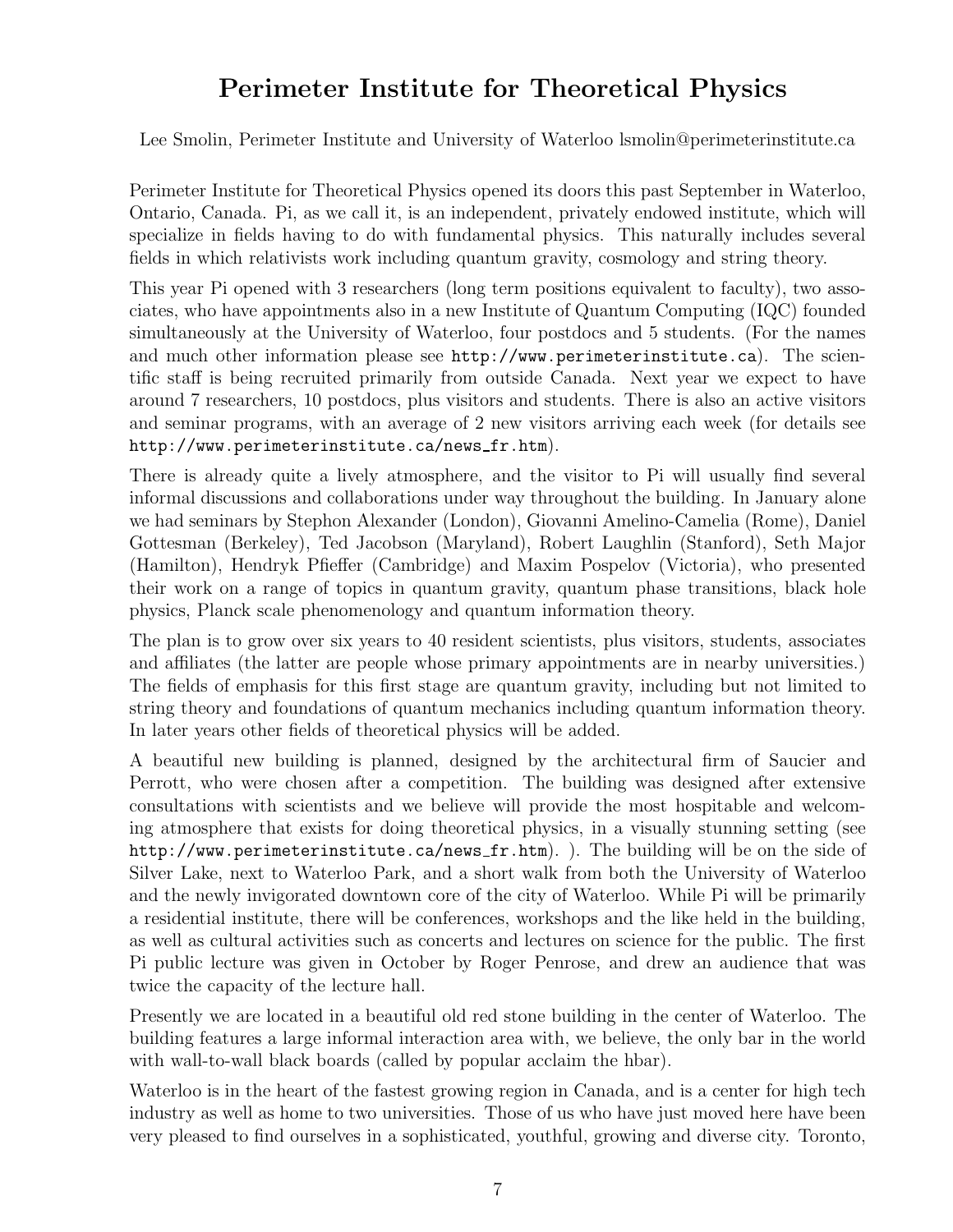which is one of the most exciting cities culturally in North America, and is also the worlds most ethnically diverse city, is a bit more than an hour away by car, bus and train. The Toronto International airport is 45-50 minutes away.

The Institute was founded by Mike Lazaridis, founder and co-Ceo of Research in Motion and several friends, who are contributing an endowment of \$120 million (Canadian). The Institute is governed primarily by its scientific staff, with oversight from a Scientific Advisory Committee (SAC) of renowned senior theoretical physicists. As in private universities, there is a board of directors, but scientific decisions are primarily the purview of the scientific staff with oversight by the SAC. While independent, the institute has negotiated already or has under discussion a complex set of relationships with the University of Waterloo and other universities in Southern Ontario and Canada. These relationships include cross appointment of researchers, associates, affiliates and joint projects. The internal scientific governance is democratic and non-hierarchical; there is no scientific director and there are no heads of groups. While this condition was mandated by the founders, it was also discussed extensively among the scientists and advisory committee, and a number of models and examples were studied before arriving at the present structure. We believe that history shows that the scientific institutes and departments that maintain themselves at the highest level of quality for the longest time are those run on relatively non-hierarchical and democratic lines.

But just as important as money, bricks, offices, networks and computers is spirit, philosophy and culture. We are designing Pi with the hope that it will remain perpetually youthful, dynamic and flexible, a home to important research on the frontiers of physics, even when it is no longer young. Pi scientists are chosen to be not only scientific leaders in their fields, but dynamic, risk taking, open and ambitious people, who are interested in work done outside their specializations and are open to new ideas and competing research programs. They must also be people who respect other people, communicate easily and honestly, prefer working in a non-hierarchical and democratic setting and are interested in being involved in the adventure of building a new scientific institute.

Of course, in the end, the only measure of success of a new institute is the quality of the science that is done there, sustained over many years. At present, all that can be said is that Pi is off to a very good start, and we hope to see and host many members of the gravitational physics community here over the next few years. Watch this space.

For more information regarding seminars and visitors and information about postdoctoral, visiting and long term positions see http://www.perimeterinstitute.ca/news fr.htm).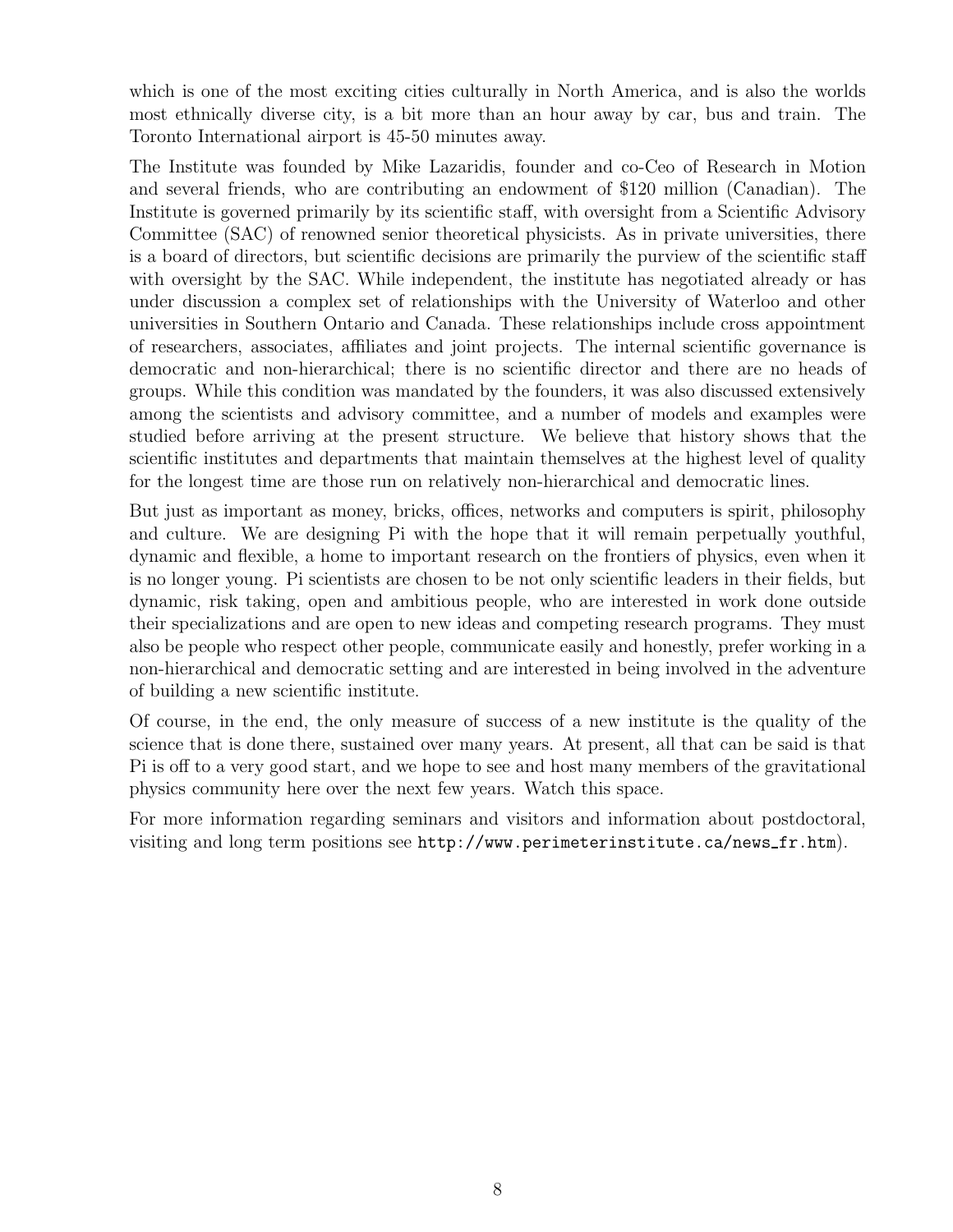### Detector and Data Developments within GEO 600

Alicia M. Sintes, Albert Einstein Institut sintes@aei-potsdam.mpg.de

It is not the landscape that makes Ruthe, near Hannover, Germany, an exciting place. The site of the British-German GEO-600 gravitational wave detector is a peaceful and relaxed placed. Unlike Hanford and Livingston, which host its larger LIGO brethren, there is no danger of earthquakes or wildfires, radioactivity is low, and alligators have not been seen around for a very long time.

GEO is the first medium-scale interferometer to enter in operation in Europe. By mid 2002, GEO plans to achieve its full sensitivity. Although GEO's armlength is only 600 meters, compared to LIGO 4 km, it features advanced mirror suspensions and optics which, by the way, are planned to be incorporated into advanced LIGO. The use of such advanced technology makes GEO design sensitivity almost comparable to initial LIGO, and therefore it has reasonable chances of detecting gravitational waves (especially from compact binary inspirals, neutron stars and supernova events). Moreover, GEO will be unique among the first interferometers in being able to operate in narrow-band mode which will give it a better sensitivity to continuous, nearly periodic signals than the larger projects (LIGO and the French-Italian VIRGO) would have in the selected band.

While getting closer to completion, 2001 has been an intensive year for GEO. Detector and environmental data have been produced continuously throughout the year. GEO generates on the order of 50 GBytes of data per day, which are stored using a data format fully compatible with LIGO and VIRGO. In addition, GEO and LIGO have become partners: they have signed full reciprocal data exchange agreements, GEO is part of the LSC (LIGO Scientific Collaboration), and they are jointly developing data analysis software. Besides, GEO is building four different computer clusters at AEI-Golm, Birmingham, Cardiff and Hannover where the different data analysis tasks are to be performed.

In February 2001, a workshop took place in Ruthe and gave the main kick to GEO Detector Characterization (DC) activities. Those who attended realized that the site is cold in winter, especially if you need to walk to the next building equipped with facilities, which highlights the enthusiasm experimentalists are putting in bringing the interferometer to work. Later on, in June, another GEO-DC workshop took place, but this time at AEI-Golm. On that occasion, the need of the DC-Robot, as an efficient automated system to characterize the data, and its interaction with a database were pushed forward.

Another effort, largely invisible to outsiders, is the analysis of GEO data. With the aim of gaining a better understanding of the detector behavior and its environment, data from environmental monitors, e.g., seismometers, magnetometers, and, of course, from the detector itself are being analyzed. As the the detector status has been progressing, data analysis activities have turned more complex and organized. After the summer, different subgroups focused their attention to the commissioning of different detector subsystems. Of particular interest was the GEO engineering run that took place in October 15-18, 2001. The modecleaners were in almost final configuration and the Michelson was locked on mid fringe with no power recycling. This run was a success, shift scheme and data transfer Ruthe-Hannover-AEI were exercised, and the long term behavior of the whole system was tested.

As in any other project, GEO has overcome many hardships, some of them unexpected. At the end of October, data acquisition at the north-end station was interrupted for several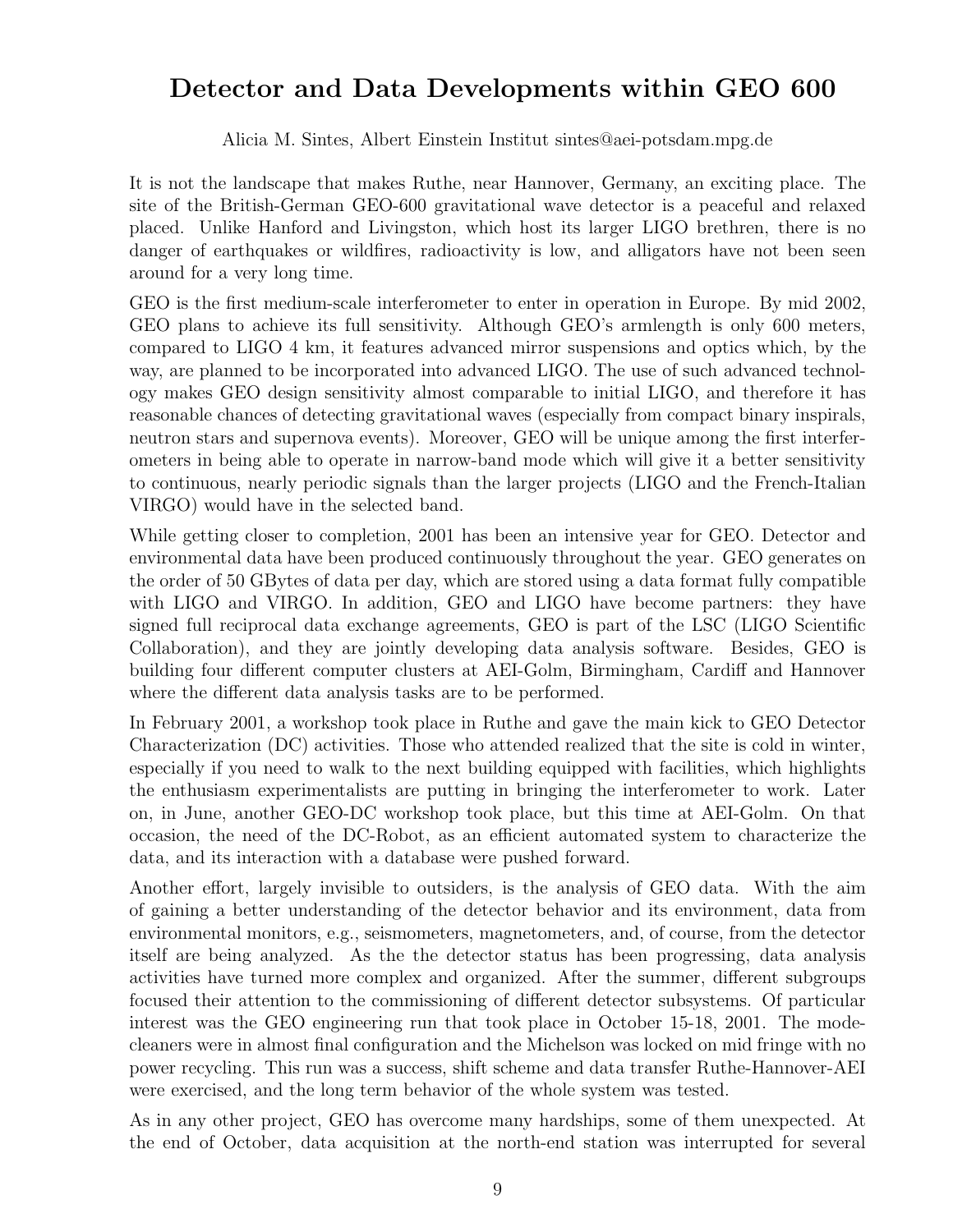days because mice had eaten too many optical fibers. This time, new fibers with a 40 year guarantee of mouse-proofness were ordered to give us the upper hand in the fight.

From November onwards, a big effort was devoted to lock the Michelson on a dark fringe and incorporating the power recycling cavity. In parallel, a deep analysis of the detector subsystems (geophones, laser power, magnetometers, mode-cleaners, etc) has taken place. To keep track of the detector and data acquisition status, GEO detector database is available via a web interphase. This includes also signal descriptions, calibration information, data viewer, and two electronic labbooks (GEO-600 and GEO-DC) actively used by both experimentalists and theorists.

It is worth mention, although not being a gravitational wave detection, GEO first astronomical observation has already occurred. The geomagnetic storm due to two fast moving coronal mass ejections on November 22, 2001, was observed in the GEO magnetometers as expected in November 24 data.

The last thing I want to mention and most exciting one, is the coincidence run with LIGO. Both LIGO and GEO detectors were on operation from December 28th until January 14th. The run was a great success. GEO had a duty cycle of about 80%. For some days the powerrecycled interferometer was in lock for more than 95% of the time. The longest continuous lock segment was of 3h 48min. Monday 14th was a day for celebration in Ruthe with all the operators and people that participated in the shifts. We really got very good data!

During the run other events took place. For example, on January 2nd, the waves from an earthquake near Australia (Vanuatu Islands, magnitude 7.1 on the Richter scale) hit GEO. The interferometer lost lock, but it was realigned and locked automatically from then on. Almost all the earthquakes worldwide, with a magnitude bigger than 4.5, can be seen on our seismometer data but often do not influence the detector output so much. In the data (e.g., from the feedback to the intermediate masses) we can clearly see the influence of the moon with a period of 12.4h, and our magnetometers continue recording information of the Sun-Earth environment. With the gravitational wave data taken from this coincidence run we hope to be able to set astrophysical upper limits on different gravitational wave sources.

Pay attention to the next Matters of Gravity edition, I am sure there will be plenty of news from the gravitational wave community.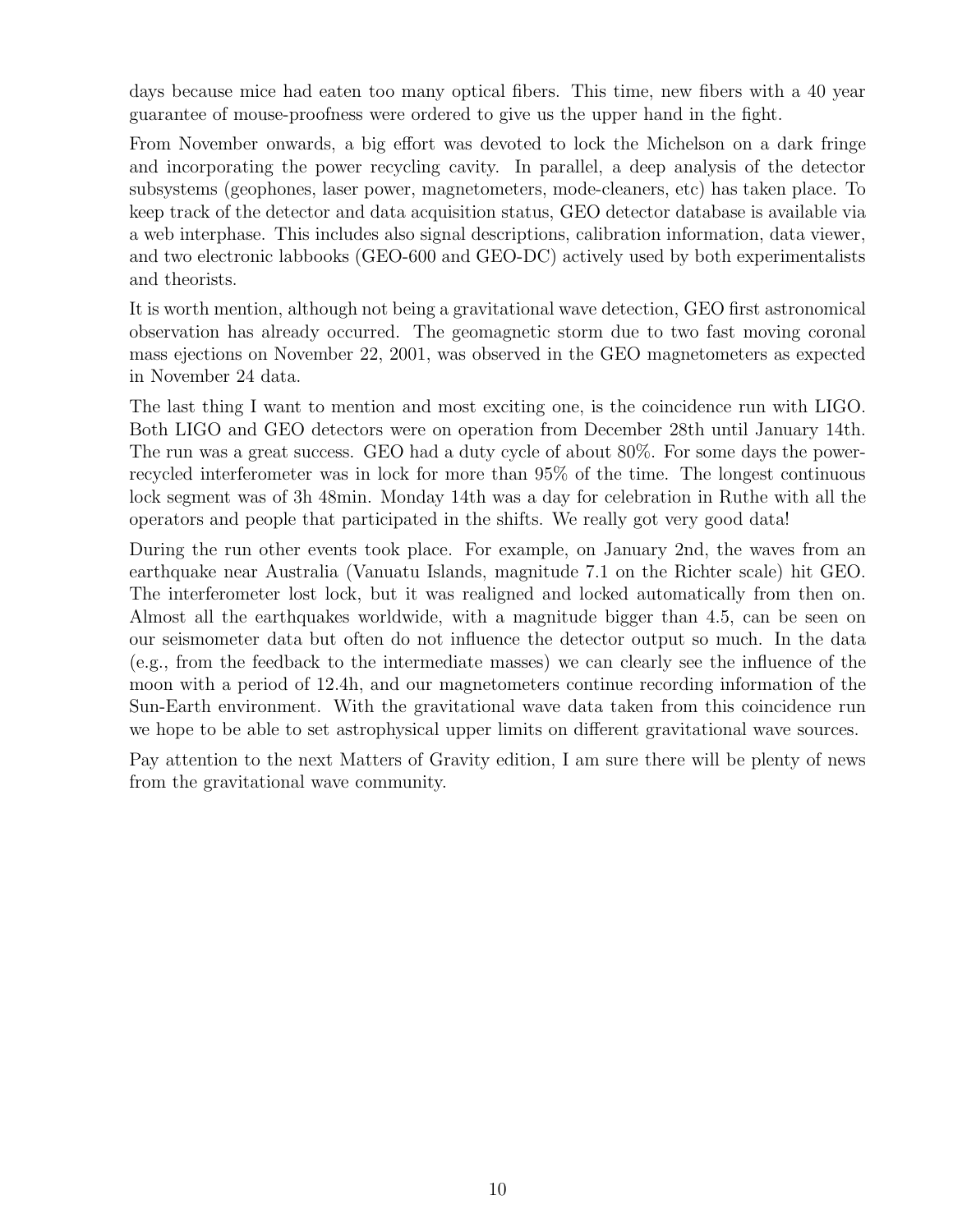### Grid Physics, the Virtual Data Grid, and LIGO

Patrick Brady (University of Wisconsin–Milwaukee) and Manuela Campanelli (The University of Texas at Brownsville) patrick@gravity.phys.uwm.edu manuela@aei-potsdam.mpg.de

Between 28 December 2001 and 14 January 2002, the three largest interferometric gravitational-wave detectors in the world were listening for signatures of cataclysmic astrophysical events in our Galaxy and beyond. For many involved in the LIGO (Laser Interferometer Gravitational-wave Observatory) project, this was an event of grand proportions which demonstrated that we are truly on the brink of gravitational-wave astronomy. Yet the data run was just the beginning. About 13 Terabytes of data was recorded and will be analyzed over the coming months. Scaling these numbers to full scale scientific operations, the experiment will generate several hundreds of Terabytes of data per year.

The variety of sources which could produce gravitational waves call for a variety of search techniques to be applied to the data stream. For example, searches for stochastic background gravitational waves require minimal computational power–a standard desktop workstation is good enough–yet, the search must access the data from all the detectors. At the other end of the spectrum of computational requirements are searches for continuous signals from spinning neutron stars. These signals are extremely weak, and require coherent accumulation of signalto-noise for long periods of time; this introduces the need to account for earth-motion-induced Doppler shifts and internal evolution of the sources. Thus, the variety of signals and their weakness lead to an analysis problem which can use essentially infinite computing resources.

But the computational requirements are only half the story. LIGO computing facilities and scientific users reside at many different national and international centers and universities. For the LIGO Scientific Collaboration (LSC) [1], therefore, accessing these large datasets and performing an efficient analysis on them requires a dynamically distributed computational infrastructure, including tools to manage storage, migration and replication of data, job control, and cataloging of the many data products. The LIGO Data Analysis System handles these problems on a scale consistent with the LIGO-I mission, however *Grid Computing* [2] provides a new computational infrastructure to extend and enhance current capabilities to a level consistent with the expected requirements.

LIGO is only one of several physics experiments expecting to generate vast amounts of data which must be carefully analyzed using complex algorithms requiring enormous computational power. For this reason several LSC member institutions, including California Institute of Technology (CIT), The University of Texas at Brownsville (UTB), and University of Wisconsin–Milwaukee (UWM), are participating in a multi-experiment project, sponsored by the National Science Foundation, to build the first Petabyte-scale computational grid environment for data intensive experiments. The Grid Physics Network (GriPhyN) [9] project is a collaboration of both experimental physicists and information technology researchers. Driving the project are unprecedented requirements for geographically dispersed extraction of complex scientific information from very large collections of measured data, flowing from four experiments in high-energy and nuclear physics (two large hadron colliders at CERN, CMS and ATLAS [3]), gravitational waves (LIGO [4]) and astronomy (the SDSS project [5]). To meet these requirements, GriPhyN researchers will develop the Virtual Data Toolkit (VDT) containing basic elements to construct the first Global Petascale Virtual Grid.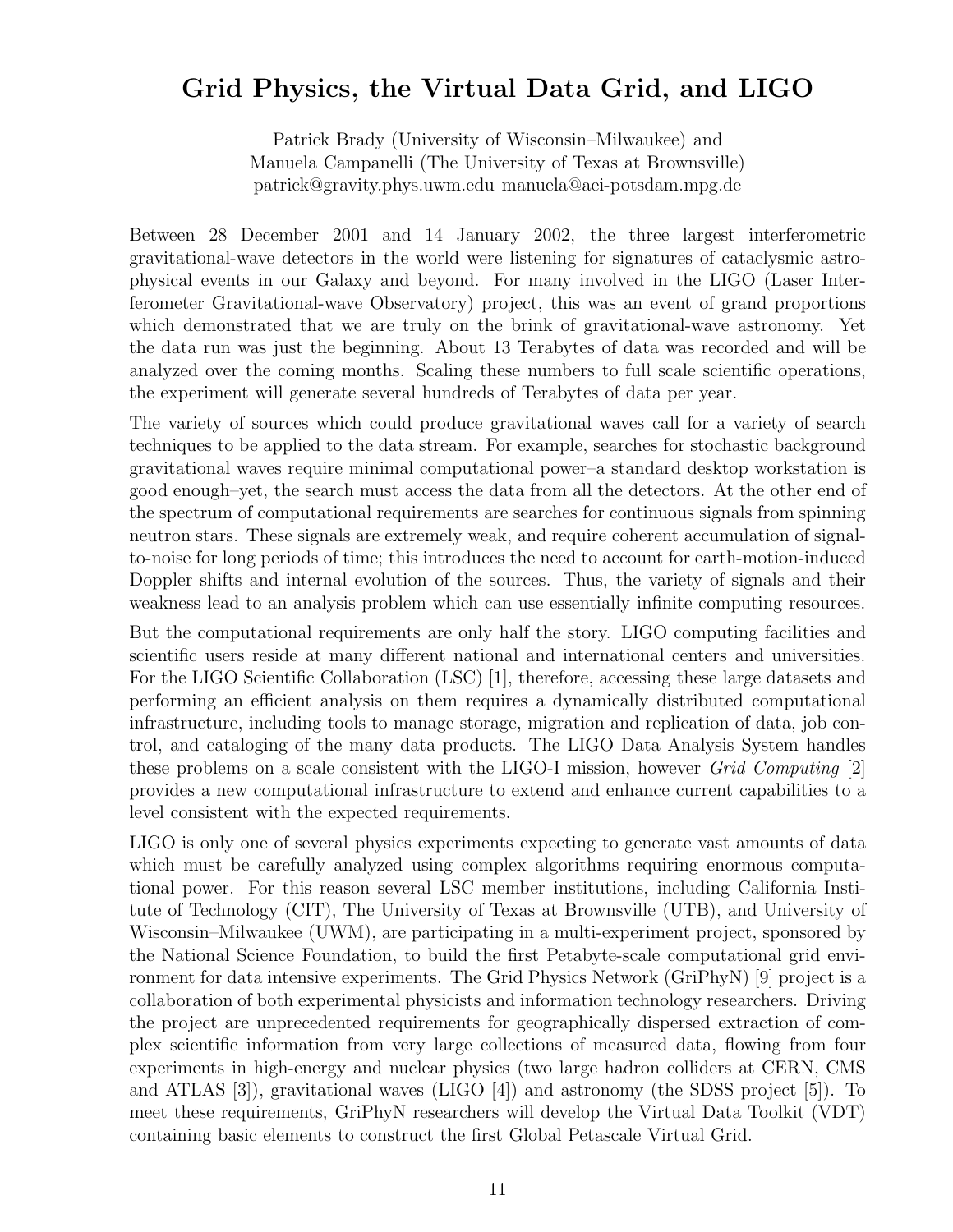The virtual data concept aims to unify the view of data in the distributed Grid environment. It will not matter if the data is raw or processed, or if it was generated from an hadron collider experiment or a gravitational-wave detector. The virtual Grid will enable data access and archival at nodes distributed around the globe while storing meta-data which make the data self-describing. The VDT developed by GriPhyN will be deployed on the Grid to directly manage these fundamental virtual data objects instead of complex data pipelines. In the case of LIGO, the VDT will be capable of executing deep searches for gravitational waves using many machines distributed around the world, while making the results available to the scientists in a transparent fashion. Once deployed, the Grid tools currently under development will significantly enhance scientists' ability to carry out the necessary analysis of LIGO data. In fact, prototype data replication tools (being developed by Scott Koranda at UWM) are already moving data from the archive at Caltech onto spinning disks at UWM for analysis using the UWM system.

GriPhyN is not the only data grid project, although it is one of the largest and probably most advanced in the world. Similar projects are now active in Europe and Asia. In September, the NSF announced the additional award of \$13.65M over five years to a consortium of 15 universities and four national laboratories to create the International Virtual Data Grid Laboratory [6,7] (iVDGL). The iVDGL, to be constructed in partnership with the European Union, Japan, Australia and eventually other world regions, will form the world's first true *Global Grid*. The iVDGL will provide a unified computational resource for major scientific experiments in physics, astronomy, biology, and engineering. The iVDGL will therefore serve as a unique computing resource for testing new GriPhyN computational paradigms at the Petabyte scale and beyond. Management of the iVDGL is integrated with that of the GriPhyN project. The international partners are investing more than \$20M around the world to build computational sites as part of the consortium. Moreover, the NSF award of iVDGL is matched by \$2M in university contributions, plus funding for Computer Science Fellows by the UK e-Science Programme [10]. Of this total award, \$2.11M will go to universities affiliated with the LIGO Laboratory to develop Grid Computing centers at the three GriPhyN/LSC institutions (CIT, UWM and UTB) and at Pennsylvania State University (PSU).

A significant challenge for science in the 21st century is data management and analysis. Just as large database technology has revolutionized the commercial world as the backbone of many information intensive enterprises, so virtual data, Grid computing and transparent access to a world of computing resources will revolutionize science in the coming decade.

#### References:

[1] LIGO Scientific Collaboration web site:

http://www.ligo.caltech.edu/LIGO\_web/lsc/lsc.html.

[2] The Computational Grid is described in the book "The Grid : Blueprint for a New Computing Infrastructure" edited by Ian Foster and Carl Kesselman – Morgan Kaufmann Publishers (1998) ISBN 1-55860-475-8. Many more references can be found at the following web site:

http://www.aei-potsdam.mpg.de/~manuela/GridWeb/info/grid.html.

[3] CMS and ATLAS are two large hadron colliders at CERN, the world's largest particle physics center near Geneva in Switzerland (see web site:

http://www.griphyn.org/info/physics/high.html .)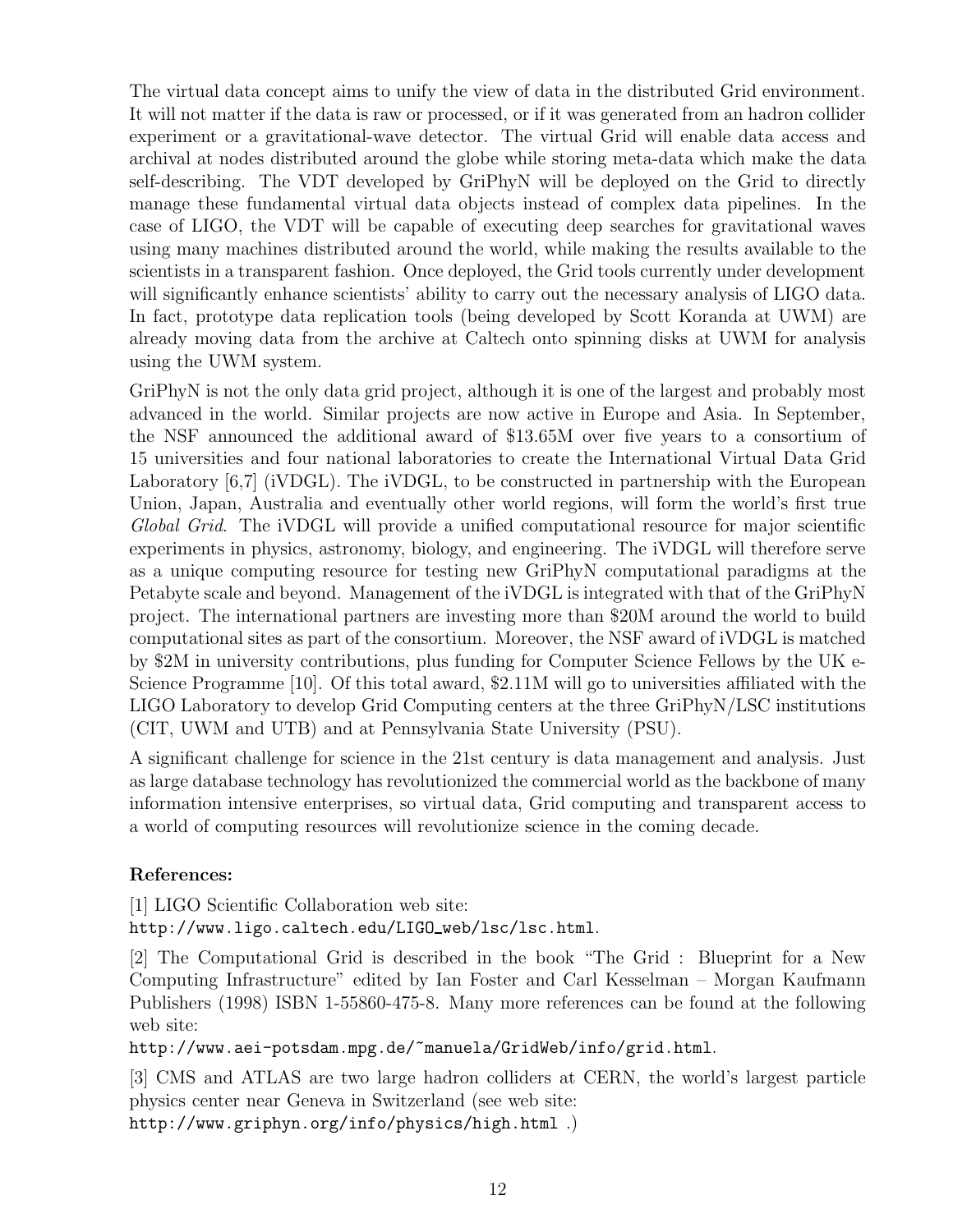[4] The Laser Interferometer Gravitational-wave Observatory web site: http://www.ligo.caltech.edu.

[5] The Sloan Digital Sky Survey (SDSS) project is the most ambitious astronomical survey project ever undertaken. The survey will map in detail one-quarter of the entire sky, determining the positions and absolute brightnesses of more than 100 million celestial objects. It will also measure the distances to more than a million galaxies and quasars. Apache Point Observatory, site of the SDSS telescopes, is operated by the Astrophysical Research Consortium (ARC). (see web site at: http://www.sdss.org/sdss.html )

[6] The International Virtual Data Grid Laboratory web site: http://www.ivdgl.org.

[7] The Outreach Center of the Grid Physics Network web site: http://www.aei-potsdam.mpg.de/~manuela/GridWeb/main.html.

[8] The Grid Physics Network web site: http://www.griphyn.org.

[9] e-Science is an equivalent project to iVDGL in the UK (see web site at: http://www.e-science.clrc.ac.uk/).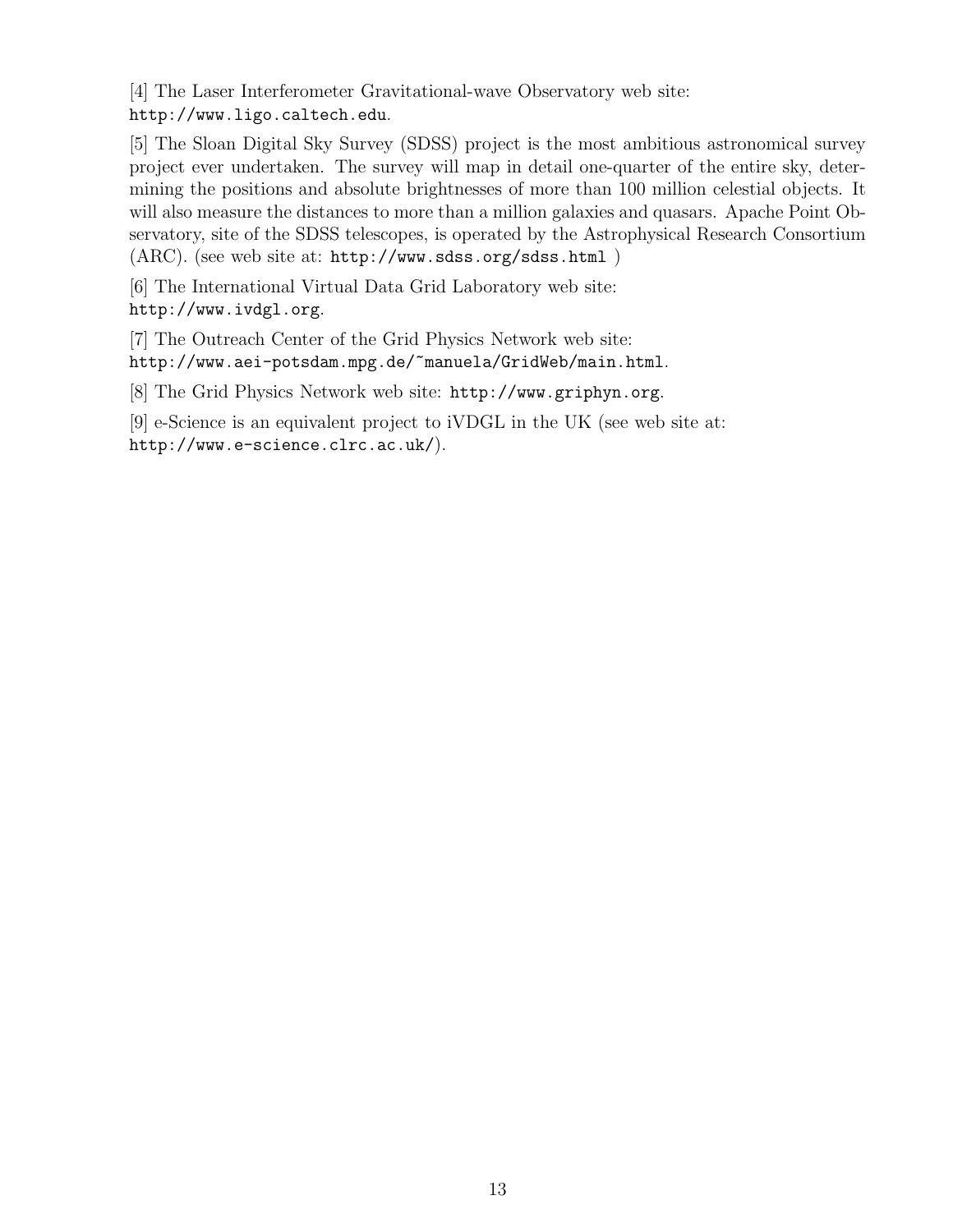# 1000 hours of data taken on TAMA300 and the first lock of the recycled TAMA300

Seiji Kawamura, National Astronomical Observatory of Japan seiji.kawamura@nao.ac.jp

The TAMA project, the Japanese effort for detecting gravitational waves using the 300m laser interferometer (TAMA300), took an unprecedented 1000 hours of data in the summer of 2001. Just recently the power recycling system was implemented in TAMA300, and the recycled interferometer was successfully locked.

During the observation period, the interferometer was remarkably stable: it held lock continuously for more than 20 hours several times, and the overall duty cycle was 86%. The observational functions of the detector had been drastically improved for this data run: a newly-developed automatic re-locking system of the whole interferometer worked reliably, a newly-established quick look system helped us to find any unusual behavior of the interferometer as well as the data taking system, and a newly-implemented medium-speed data acquisition system (64 channels) supplemented the existing high-speed and low-speed data acquisition system (100 channels) for recording important detector information. As for the sensitivity of the detector, it had been improved around 100 Hz by a factor of 10 compared with the sensitivity obtained in the summer of 2000, resulting in a significant improvement of the sensitivity to chirps from heavier-mass binary coalescence. The best strain sensitivity of  $5x10^{-21}$ Hz<sup>-1/2</sup> around 1 kHz remained the same as before.

During the above-mentioned data run, the interferometer was operated without the power recycling system. Since then we have begun implementing recycling in TAMA300. Around the end of 2001 the recycled interferometer was finally locked for a few seconds for the first time in the history of TAMA300! The lock has been made more and more robust by reactivating the alignment control system for the test masses and by adjusting all the servo systems carefully. As of Jan. 23, 2002, TAMA300 with recycling can hold lock for up to 46 minutes continuously. We will continue to stabilize the lock of the interferometer as well as to improve the sensitivity of the detector.

Please have a look at our home page for more details, http://tamago.mtk.nao.ac.jp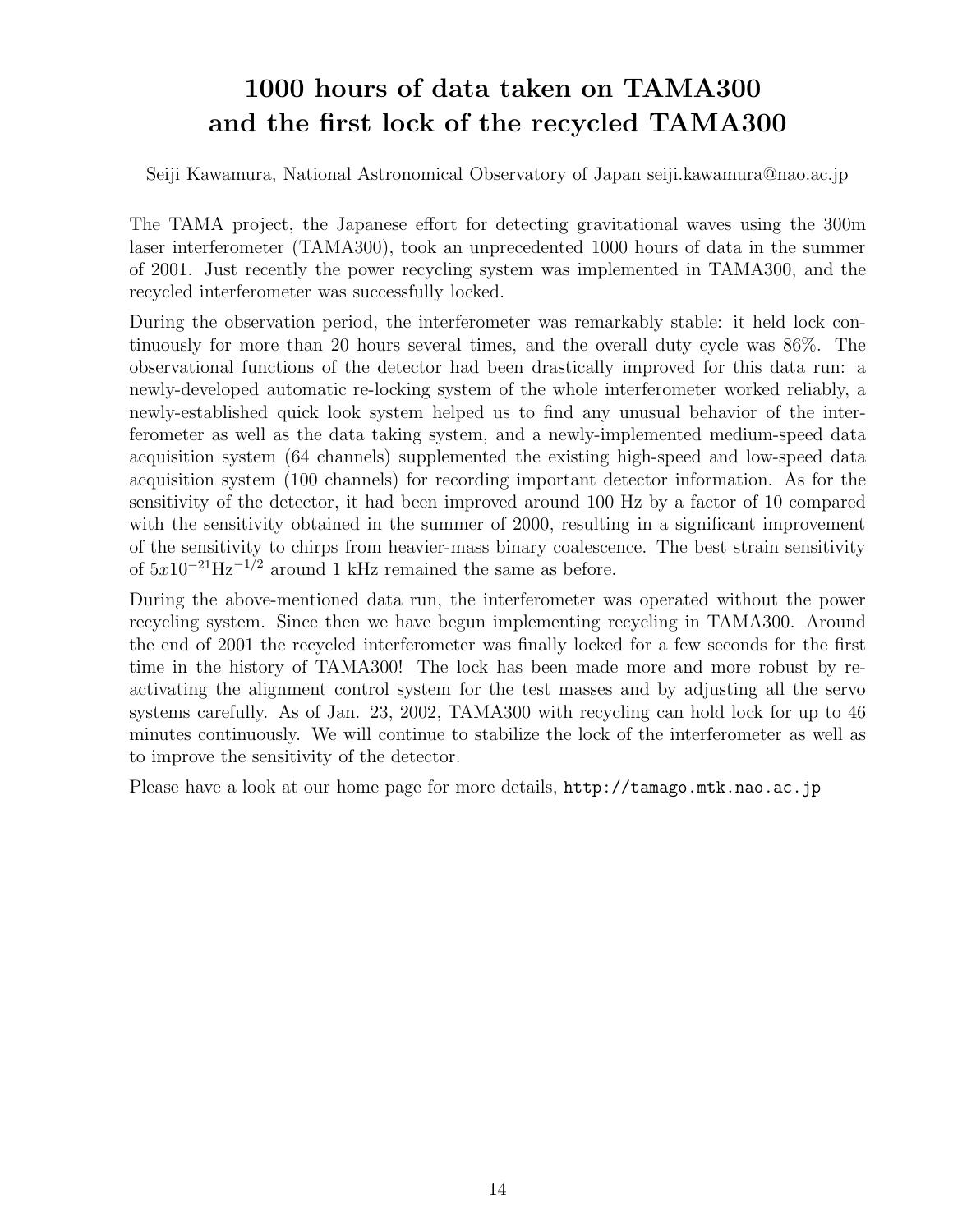# LIGO Takes Some Data!

Stan Whitcomb stan@ligo.caltech.edu

Many members of the LIGO Scientific Collaboration (LSC) spent The final days of 2001 and the early days of 2002 at the LIGO observatories in Hanford, Washington, and Livingston, Louisiana, participating in the seventh LIGO engineering run (E7). Unlike previous LIGO engineering runs which focused on characterizing the interferometers and improving their reliability, the goal of E7 was to provide data for a first end-to-end test of the data analysis pipeline, to test data acquisition and archiving, gain experience with round-the-clock interferometer operation and detector monitoring.

For two weeks teams of scientists and operators attempted to keep the three LIGO interferometers locked and taking data. Although the LIGO interferometers still have a long way to go to reach their design sensitivity, the data recorded during E7 will provide LSC scientists with the real interferometer data needed for perfecting and tuning their gravitational wave search algorithms. In addition to the three LIGO interferometers, we were fortunate to have the GEO-600 interferometer near Hanover, Germany and the Allegro bar-detector at Louisiana State University operating in cooperation with LIGO during much of the run.

To maximize the overlap of the lock times among the interferometers each LIGO interferometer was operated in a configuration that minimized the risk of down time. The 2 km interferometer at Hanford was operated in its final power-recycled mode. Because the commissioning of the 4 km interferometers at Hanford and Livingston has been scheduled to lag that of the 2 km instrument, their power-recycling mode is not yet reliable enough for extended data taking. The 4 km instruments were therefore operated in a non-recycled mode to improve overall lock-time.

The E7 run, like previous runs, was an occasion for large number of LSC scientists to participate actively in the operation of the interferometers and to perform other scientific activities at the observatories. Monitoring programs ran continuously to help the operators and scientists keeping tabs on the current interferometer status, and preliminary analysis of the data collected during the E7 run took place using the LIGO Data Analysis Systems (LDAS) at the sites. In addition, off site analysis occurred on smaller selected data sets at Caltech and MIT. In the end, over 13 TB of data from nearly 8000 interferometer and environmental channels had been collected and archived.

The three interferometers were individually locked for  $\sim 60-70\%$  of the run, with the majority of that time (∼40-60% of the total) in locked segments long enough for meaningful analysis (more than 15 minutes). The total time with all three interferometers locked was 140 hours  $(\sim 34\%)$ , out of which 71 hours ( $\sim 18\%$ ) represent segments longer than 15 minutes. Considering the early stage in the commissioning, we are rather pleased with this performance.

LIGO is funded by the National Science Foundation under Cooperative Agreement PHY– 9210038. This work is a collaborative effort of the Laser Interferometer Gravitational-wave Observatory and the institutions of the LIGO Science Collaboration.

More information about LIGO can be found at: http://www.ligo.caltech.edu. LIGO-T020016-00-D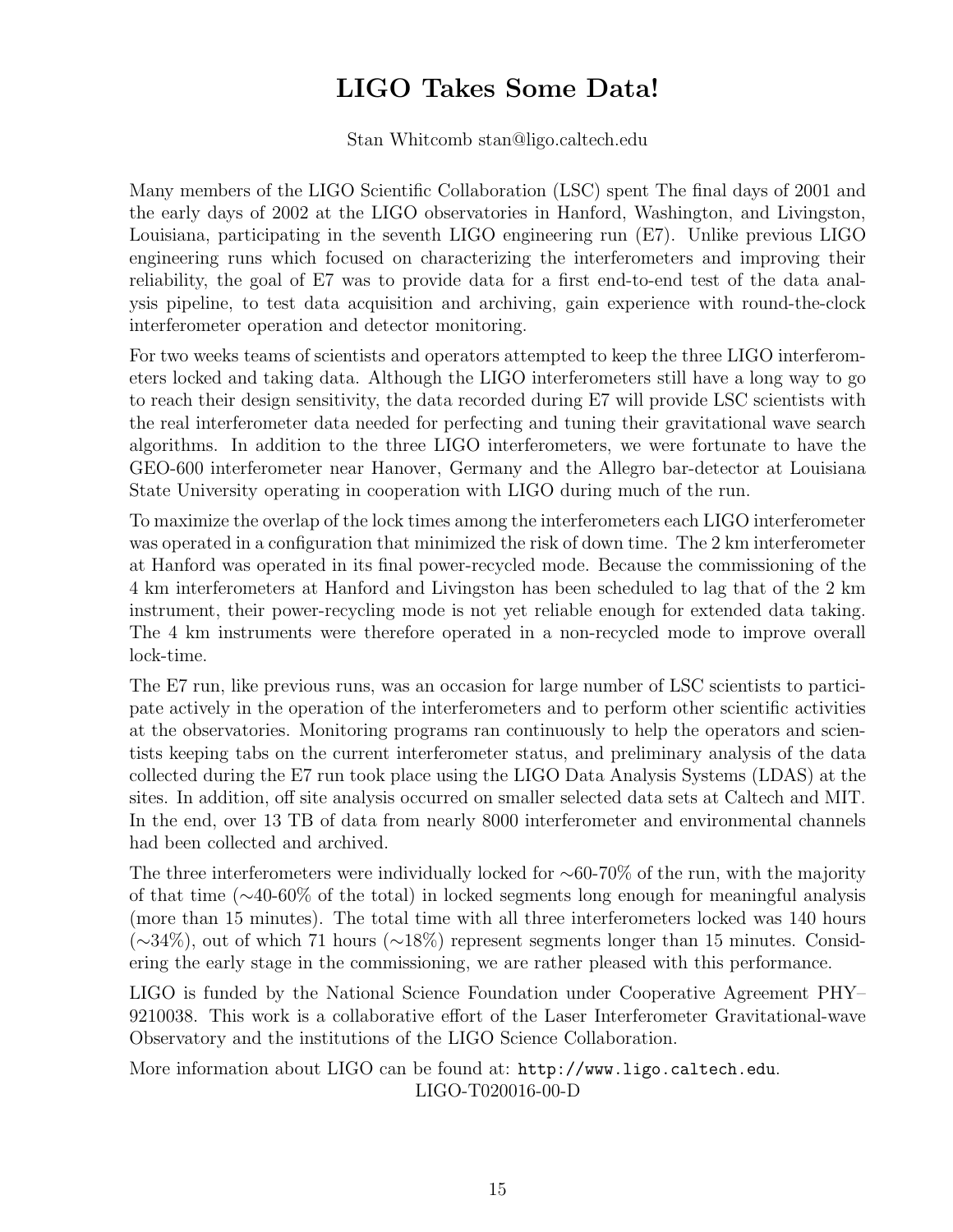#### Quantum gravity: progress from an unexpected direction

Matt Visser, Washington University visser@wuphys.wustl.edu

Over the last few of years, a new candidate theory of quantum gravity has been emerging: the so-called "Lorentzian lattice quantum gravity" championed by Jan Ambjorn [Niels Bohr Institute], Renate Loll [Utrecht], and co-workers [1]. It's not brane theory (string theory), it's not quantum geometry (new variables); and it's not traditional Euclidean lattice gravity. It has elements of both the quantum and the geometric approaches; and it is sufficiently different to irritate partisans of both camps.

Quantum gravity, the as yet unconsummated marriage between quantum physics and Einstein's general relativity, is widely (though perhaps not universally) regarded as the single most pressing problem facing theoretical physics at the turn of the millennium. The two main contenders, "Brane theory/ String theory" and "Quantum geometry/ new variables", have their genesis in different communities. They address different questions, using different strategies, and have different strengths (and weaknesses).

Brane theory/ string theory grew out of the high-energy particle physics community, and views quantum physics as paramount [2]. The consensus feeling in the brane community is that to achieve the quantization of gravity they would be willing to take quite drastic steps, to mutilate the geometrical foundations of general relativity and if necessary to *force* general relativity to fit into the brane framework. In contrast, the general relativity community views the geometrical nature of Einstein's gravity as sacrosanct, and would by and large be quite willing to do a little drastic surgery to the foundations of quantum physics if they felt it unavoidable [2]. "Lorentzian lattice quantum gravity" does a little of both: it adopts some aspects of each of these approaches, and violates other cherished notions of these two main candidate models.

On the one hand, "Lorentzian lattice quantum gravity" has grown out of the lattice community, itself a subset of the particle physics community. In lattice physics spacetime is approximated by a discrete lattice of points spaced a finite distance apart. This "latticization" process is a way of guaranteeing that quantum field theory can be defined in a *finite* and *non-perturbative* fashion. (Indeed currently the lattice is the *only* known non-perturbative regulator for flat-space quantum field theory. This technique is absolutely essential when carrying out computer simulations of quantum field theories, and in particular, computer simulations of quarks, gluons, and the like in QCD.) In addition to these particle physics notions, "Lorentzian lattice quantum gravity" has strongly adopted the geometric flavour of general relativity; it speaks of surfaces and spaces, of geometries and shapes.

On the other hand, "Lorentzian lattice quantum gravity" has irritated both brane theorists and general relativists (and more than a few lattice physicists as well): It does not have, and does not seem to require, the complicated superstructure of supersymmetry and all the other technical machinery of brane theory/ string theory. (A critically important feature of brane theory/ string theory which justifies the amount of time spent on the model is that in an appropriate limit it seems to approximate key aspects of general relativity; and do so without the violent mathematical infinities encountered in most other approaches. Of course, there is always the risk that there might be other less complicated theories out there that might do an equally good job in this regard.) Additionally, "Lorentzian lattice quantum gravity" irritates some members of the relativity community by not including *all* possible 4-dimensional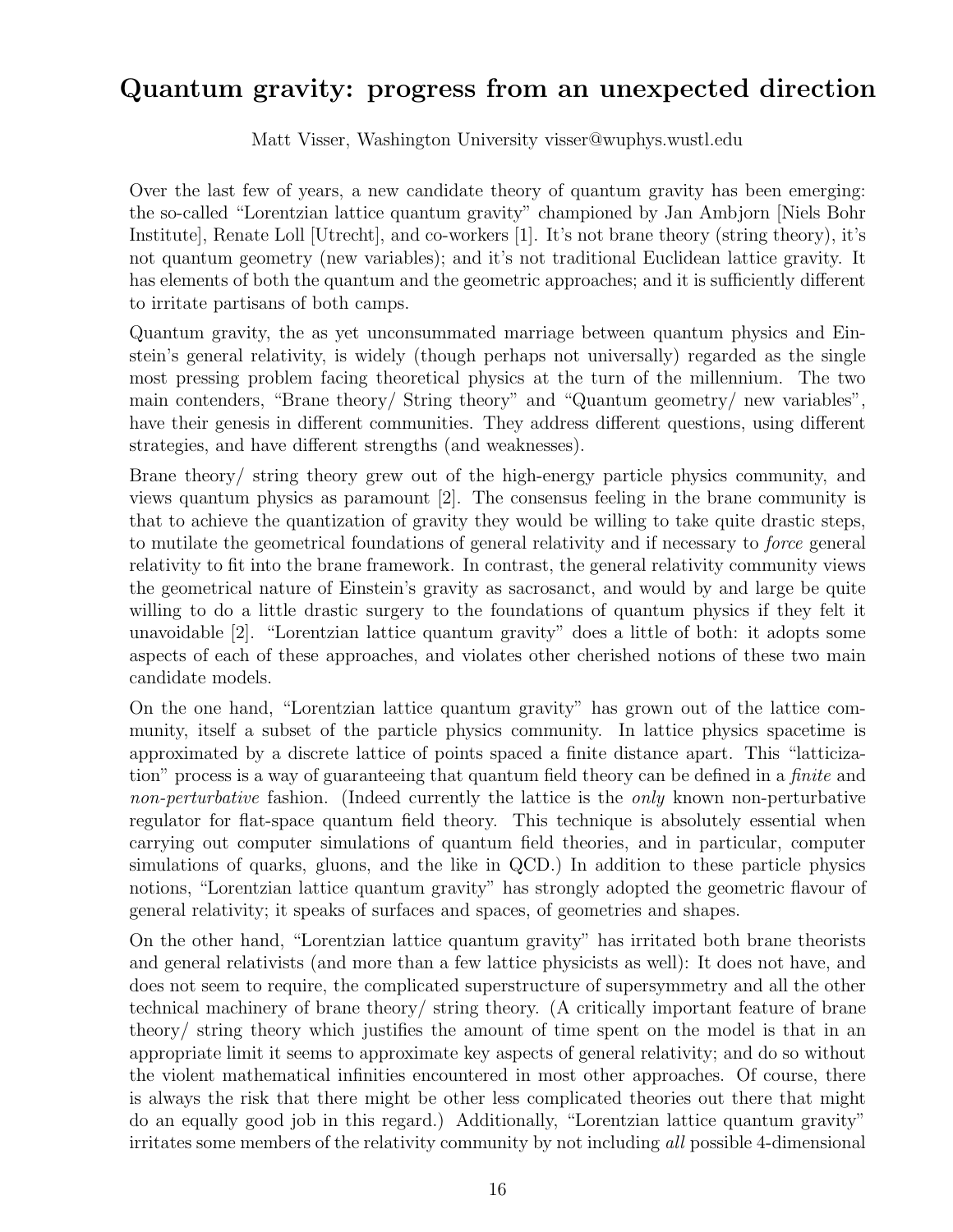geometries: The key ingredient that makes this Lorentzian approach different (and successful, at last in a lower-dimensional setting) is that it to some extent enforces a separation between the notions of space and time, so that space-time is really taken as a product of "space" with "time". It then sums over the resulting restricted set of  $(3+1)$ -dimensional geometries; not over all 4-dimensional geometries (that being the traditional approach of the so-called Euclidean lattice quantum gravity).

Technically, Lorentzian lattice quantum gravity restricts the sum over 4-dimensional geometries to cover only that subset of 4-dimensional geometries compatible with the existence of 3+1 space+time dimensions. (The condition used is a discretized version of stable causality; in the sense of the existence of a global time function.) The result of this topological/ geometrical restriction is that the model produces reasonably large, reasonably smooth patches of spacetime that look like they are good precursors for our observable universe. (Euclidean lattice quantum gravity, and variants thereof such as Matrix theory, have an unfortunate tendency to curdle into long thin polymer-like strands that look nothing like the more or less flat spacetime in our immediate vicinity; Quantum geometry based on new variables likewise encounters technical difficulties in generating an approximately smooth manifold in the low-energy large-distance limit.)

The good news is that once reasonably large, reasonably flat, patches of spacetime exist, the arguments leading to Sakharov's notion of "induced gravity" almost guarantee the generation of a cosmological constant and an Einstein–Hilbert term in the effective action through oneloop quantum effects [3]; and this would almost automatically guarantee an inverse-square law at very low energies (large distances). The bad news is that so far the large flat regions have only been demonstrated to exist in  $1+1$  and  $2+1$  dimensions — the  $(3+1)$ -dimensional case continues to pose considerable technical difficulties.

All in all, the development of "Lorentzian lattice quantum gravity" is extremely exciting: It is non-perturbative, definitely high-energy (ultraviolet) finite, and has good prospects for an acceptable low-energy (infra-red) limit. It has taken ideas from both the quantum and the relativity camps, though it has not completely satisfied either camp. Keep an eye out for further developments.

#### References:

Key papers on Lorentzian lattice quantum gravity:

[1] J. Ambjorn, A. Dasgupta, J. Jurkiewicz and R. Loll, "A Lorentzian cure for Euclidean troubles," Nucl. Phys. Proc. Suppl. 106 (2002) 977–979 arXiv:hep-th/0201104

J. Ambjorn, J. Jurkiewicz and R. Loll, "3d Lorentzian, dynamically triangulated quantum gravity," Nucl. Phys. Proc. Suppl. 106 (2002) 980–982 arXiv:hep-lat/0201013.

J. Ambjorn, J. Jurkiewicz, R. Loll and G. Vernizzi, "Lorentzian 3d gravity with wormholes via matrix models," JHEP 0109 (2001) 022 arXiv:hep-th/0106082

J. Ambjorn, J. Jurkiewicz and R. Loll, "Dynamically triangulating Lorentzian quantum gravity," Nucl. Phys. B610 (2001) 347–382 arXiv:hep-th/0105267.

A. Dasgupta and R. Loll, "A proper-time cure for the conformal sickness in quantum gravity," Nucl. Phys. B 606 (2001) 357–379 arXiv:hep-th/0103186.

J. Ambjorn, J. Jurkiewicz and R. Loll, "Non-perturbative 3d Lorentzian quantum gravity,"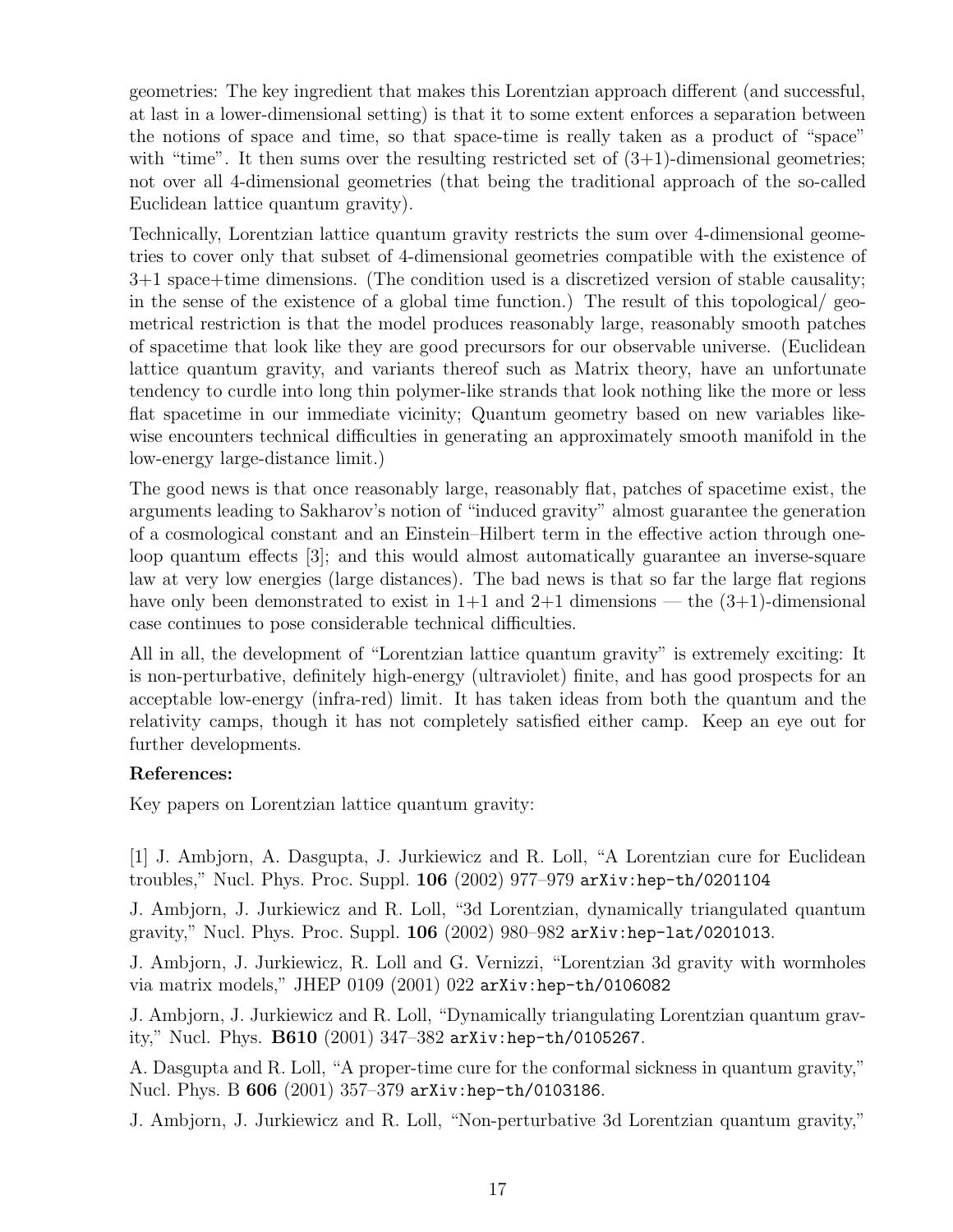Phys. Rev. D 64 (2001) 044011 arXiv:hep-th/0011276.

R. Loll, "Discrete Lorentzian quantum gravity," Nucl. Phys. Proc. Suppl. 94 (2001) 96–107 arXiv:hep-th/0011194.

J. Ambjorn, J. Jurkiewicz and R. Loll, "Computer simulations of 3d Lorentzian quantum gravity," Nucl. Phys. Proc. Suppl. 94 (2001) 689–692 arXiv:hep-lat/0011055.

J. Ambjorn, J. Jurkiewicz and R. Loll, "A non-perturbative Lorentzian path integral for gravity," Phys. Rev. Lett. 85 (2000) 924–927 arXiv:hep-th/0002050.

[2] A survey of brane theory and quantum geometry:

G. Horowitz, "Quantum Gravity at the Turn of the Millennium",

MG9 — Ninth Marcel Grossmann meeting, Rome, Jul 2000,

arXiv:gr-qc/0011089.

[3] Sakharov's induced gravity:

A.D. Sakharov, "Vacuum quantum fluctuations in curved space and the theory of gravitation", Sov. Phys. Dokl. 12 (1968) 1040-1041; Dokl. Akad. Nauk Ser. Fiz. 177 (1967) 70-71.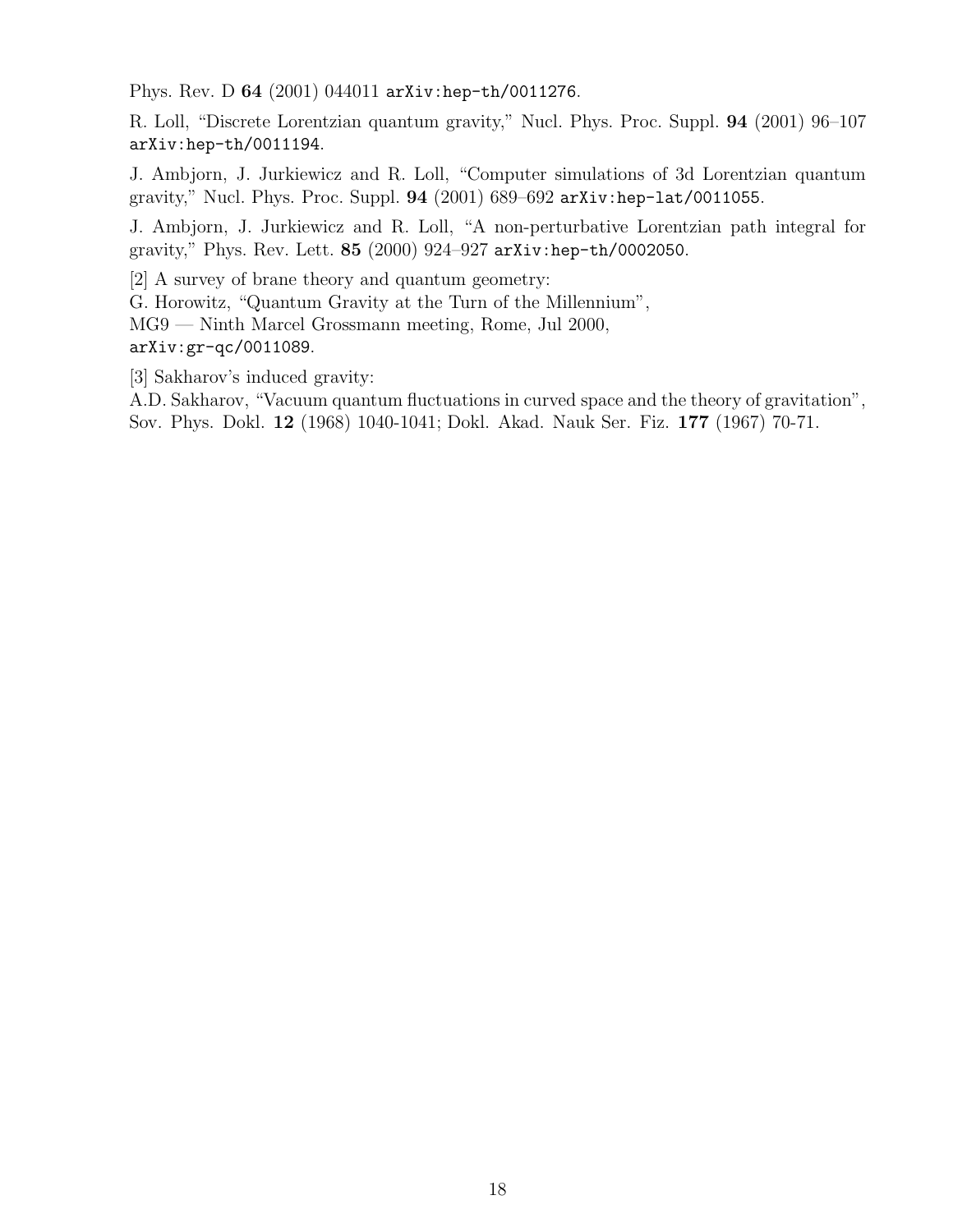#### Gravitational-wave phenomenology at PennState

Nils Andersson, University of Southampton, UK N.Andersson@maths.soton.ac.uk

During a few surprisingly warm days in early November 2001, 86 keen gravitational-wave scientists gathered at the State College Days Inn for the first annual Gravitational Wave (GW) phenomenology workshop. The event was an excellent celebration of the recently funded Physics Frontier Center — the talks were of extremely high standard, and there were numerous fruitful discussions.

Talks were given on topics covering most areas relevant for gravitational-wave physics. In fact, I think the meeting is well described as a serious attempt at figuring out what "gravitationalwave phenomenology" might actually mean... The Tuesday morning started off with a session on astrophysics. Peter Meszaros provided an update on gamma-ray bursts and the possible connection to GWs. Particularly interesting here is the fact that there no longer seems to be an "energy crisis": The energy released generally seems to be within one order of magnitude of  $10^{51}$  ergs. Tony Mezzacappa told us about the most recent simulations of core collapse supernovae. He easily convinced us that this is a very hard problem, involving plenty of "dirty" and not very well understood physics. Although he was not very optimistic about being able to do fully relativistic calculations in the near future, he indicated significant progress on understanding the stabilizing influence of multidimensional radiation transport. Basically there now seems to be a consensus in the collapse community: Supernovae simply don't explode! Joan Centrella rounded off the morning session with a nice talk covering the range of issues from source modeling to data analysis. She highlighted recent results that indicate that the dynamical bar-mode instability in rapidly spinning neutron stars may be much longer lived than was thought a couple of years ago. This could be very good news for observations!

The afternoon session was focussed on key problems in relativity. Saul Teukolsky discussed whether numerical relativity was "on the right track". The question was motivated by the fact that LIGO (and other detectors) are due to come online and there still are no "accurate" template signals for black-hole mergers. However, as Saul made clear, there has been a lot of progress recently. In particular, our understanding of the fundamental lack of stability of the ADM formalism has been much improved. The one issue of major importance that must ultimately be faced was also discussed. Namely, how to formulate "astrophysical" initial data. This is a very difficult problem, which requires serious attention. Abhay Ashtekar discussed recent work on isolated black-hole horizons. He outlined an exciting scheme wherein the properties of individual black holes may be evaluated in the vicinity of the horizon. If this idea could be implemented numerically, it could prove of tremendous use for black-hole excision etcetera. During the following coffee break, the main topic of discussion was Saul Teukolsky's slides: The general consensus was that they must have come out in the wash, and that he would be well advised to use permanent ink next time... The day ended with a talk by Eanna Flanagan on the radiation reaction problem. The main challenge still concerns the general binary orbital evolution in the Kerr spacetime. How are we supposed to deal with the Carter constant? Kip Thorne commented that the issue is becoming crucial as LIGO is only 5 months away. But when he then asked what people in the community were doing about it Eanna was saved by the bell (as the firealarm went off!).

In the evening Kip gave one of his vintage public lectures on gravitational waves. It was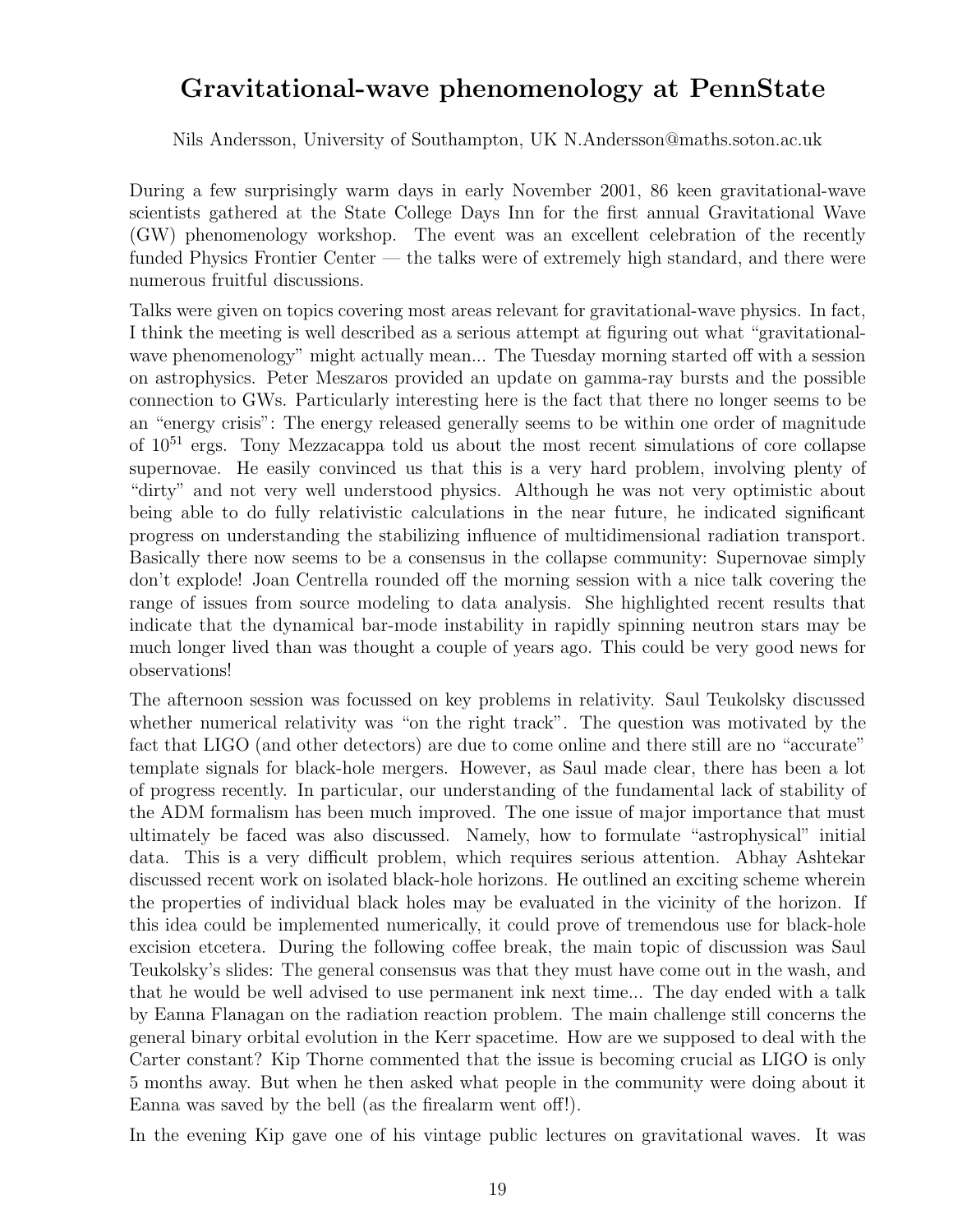extremely well attended and clearly a very popular event.

The Wednesday began with another astrophysics session. Vicky Kalogera discussed the constraints that the several different binary pulsars pose on the general stellar population, and how this relates to observable GWs from inspiraling binaries and gamma-ray bursts. She pointed out that GW observations could challenge current stellar evolution models, eg. by finding black holes with masses above  $15 - 20M_{\odot}$ . Steinn Sigurdsson followed this with a discussion of stochastic GW backgrounds, both primordial and astrophysical. He discussed the fact that GW has an "Olber's paradox" in that the summed strain from all sources is not divergent. Recent estimates by Sterl Phinney were discussed at length. These suggest that it is because LIGO has difficulty seeing point sources that there can't be a significant astrophysical background. If you see plenty of sources, the background will swamp the detector. Given the number of galactic stellar binaries this could provide a severe problem for LISA, and people are now thinking hard about how accurately one can hope to filter out the strongest binary signals from the LISA data stream in order to unveil the primordial background. The morning session finished by Alex Wolszczan describing how the radio technology is improving towards the point where one should be able to detect GWs from relativistic binaries. This would require measurements of the pulse arrival time to  $\mu$ s precision. Alex suggested that this might a serious possibility on the 5 year timescale.

The afternoon was mysteriously labeled "interface". First, Joel Tohline gave an overview of hydrodynamical simulations of various relevant scenarios; close binary merger, bar-mode and r-mode instabilities. These simulations provide an impressive demonstration of large scale numerics leading to new insights about the detailed physics. Various codes have now reached the level of reliability where one can probe the truly nonlinear regime for quite realistic scenarios. I find that extremely exciting! Finally, Sam Finn gave the last proper talk of the day. He discussed how GW observations could provide tests of general relativity. As he put the question: "Is there any value added by testing the theory in the dynamical sector?". Sam provided three cases that would provide very useful information: Binary inspiral for inferring the mass of the graviton as well as mapping the actual black-hole spacetime, and black-hole ringdowns for providing unequivocal evidence of the presence of black holes. The day ended with a round-table discussion of GW phenomenology. The consensus seemed to be that we should take this to mean "the use of GW to explore astrophysics", which makes a lot of sense.

In the evening we were treated to a banquet at the Nittany Lion Inn. It was a memorable event, with several entertaining speeches describing Richard Isaacson's role in supporting gravity research (in view of his retirement from NSF).

The talks on the final day concerned detector technology. Massimo Cerdonio summarized that status of existing bar detectors and described possible future advances in technology. Most exciting here is the prospect for dual spheres, which would in principle provide acoustic broadband instruments with sensitivity in the kHz regime. Alessandra Buonnanno provided a peak into the future of advanced interferometers. A main issue for future generations concerns beating the standard quantum limit. Alessandra described this problem and discussed how one could hope to how to beat it. Robin Stebbins described the modeling plan for the LISA mission. Appropriately he ended the talks of the meeting on a high note by pointing out that 75% of all large scale NASA mission have failed. This is a thought too terrible to contemplate...

Kip Thorne closed the meeting with a succinct summary of the various talks, thus putting everything in context. He concluded his overview by wishing the new PFC luck in the future,